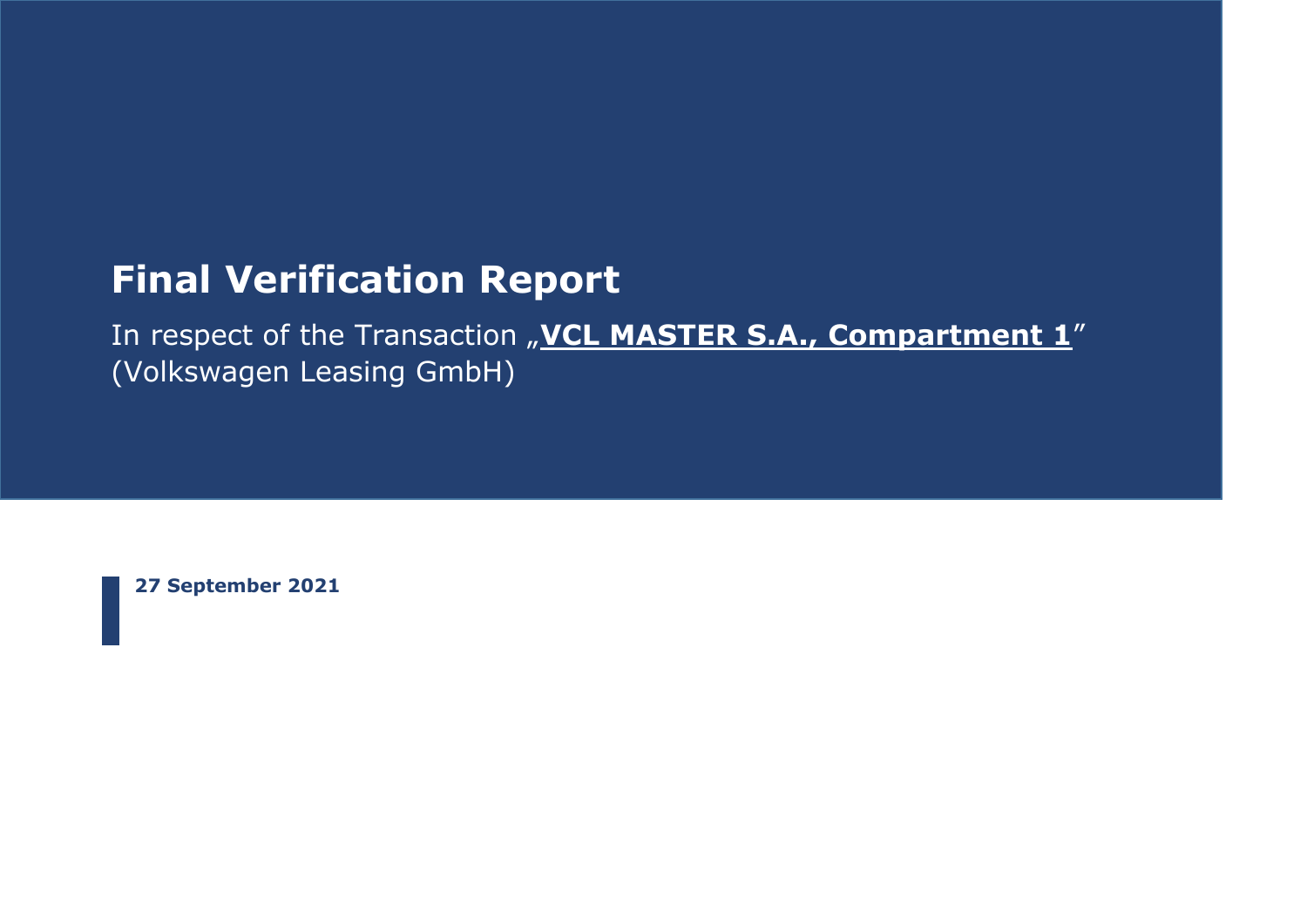

### **Authorization of SVI as third party**

STS Verification International GmbH ("SVI") has been authorized by the German Federal Financial Supervisory Authority (Bundesanstalt für Finanzdienstleistungsaufsicht "BaFin", as the competent authority pursuant to Art 29 of the Securitisation Regulation) to act in all EU countries as third party pursuant to Art 28 of the Securitisation Regulation to verify compliance with the STS Criteria pursuant to Articles 19 - 26 of the Securitisation Regulation. ("STS Verification"). Moreover, SVI performs additional services including the verification of compliance of securitisations with (i) Article 243 of the Capital Requirements Regulation (Regulation (EU) 2017/2401 dated 12 December 2017, amending Regulation (EU) No 575/2013 on prudential requirements for credit institutions and investment firms as amended by Regulation (EU) 2021/558 of 31 March 2021) ("CRR Assessment"), (ii) Article 270 (senior positions in synthetic SME securitisations) of the CRR ("Article 270 Assessment"), (iii) Article 13 of the Delegated Regulation (EU) 2018/1620 on liquidity coverage requirement for credit institutions dated 13 July 2018, amending Delegated Regulation (EU) 2015/61 to supplement Regulation (EU) No 575/2013 of the European Parliament and the Council with regard to liquidity coverage requirements for Credit Institutions ("LCR") ("LCR Assessment"), and (iv) the STS Criteria, in respect of existing securitisations and potential deficiencies regarding compliance with the STS Criteria ("Gap-Analysis"). These additional services are carried out after notification to and in agreement with BaFin.

#### **Mandating of SVI and verification steps**

On 12 July 2019, SVI has been mandated by the Originator Volkswagen Leasing GmbH to verify compliance with the STS criteria pursuant to Article 28 of the Securitisation Regulation for the securitisation transaction "VCL Master S.A., Compartment 1" (the "Transaction").

As part of our verification work, we have met with representatives of Volkswagen Leasing GmbH ("VWL") and Volkswagen Financial Services AG ("VWFS") to conduct a virtual due diligence meeting in August 2021. In addition, we have discussed selected aspects of the Transaction with VWL, VWFS and legal counsel and obtained additional information on the transaction structure, the underwriting and servicing procedures of VWL and the underlying transaction documentation.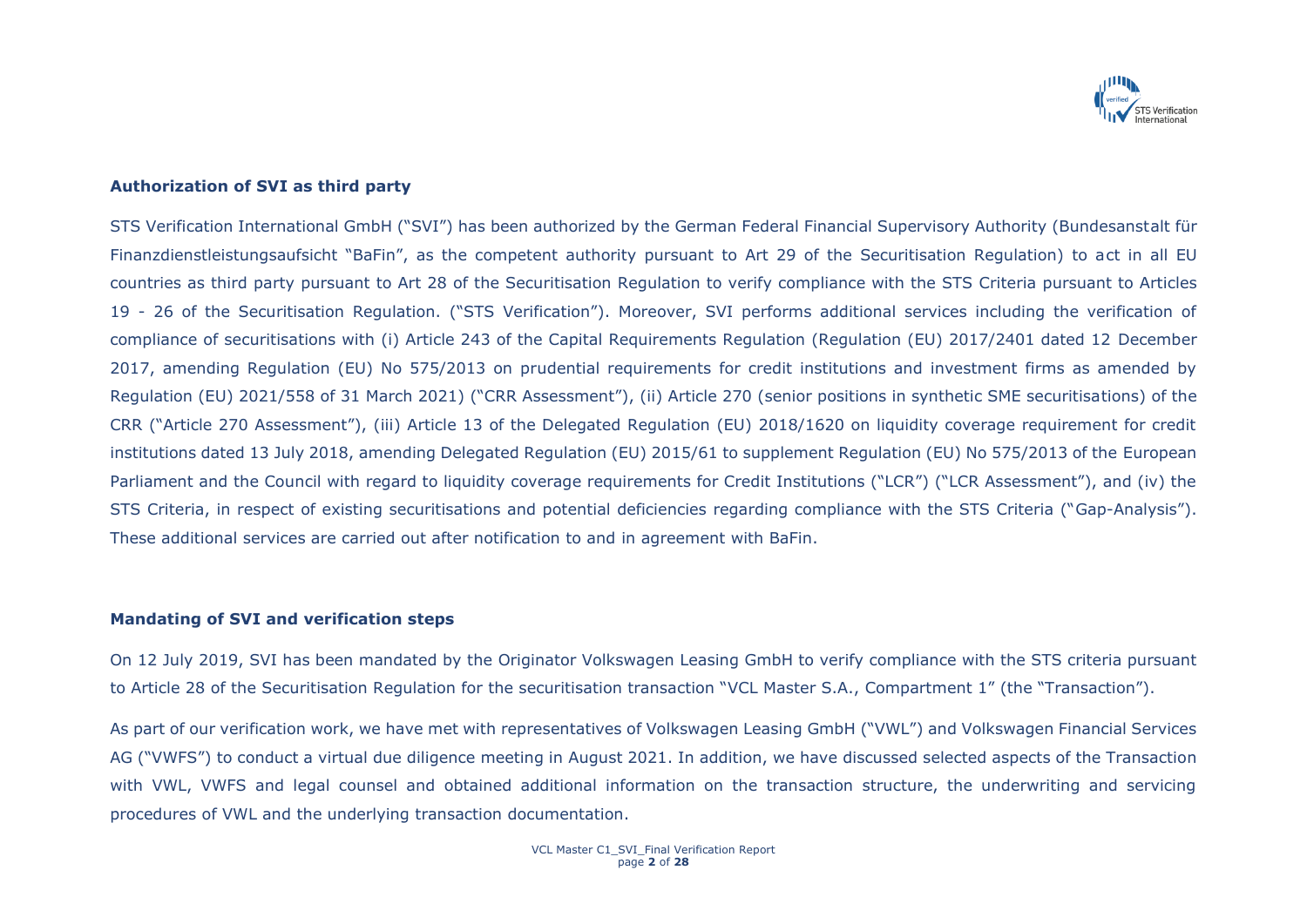

For the purposes of our analysis, we have reviewed the following documents and other information related to the Transaction:

- Base Prospectus
- German Legal Opinion
- Receivables Purchase Agreement
- Servicing Agreement
- Programme Agreement
- Due Diligence Presentation prepared by VWL/VWFS
- Agreed-upon Procedures Report
- Latest version of the liability cash flow model
- Investor Report received from VWL in relation to VCL Master C1
- Additional information received by e-mail, such as confirmations, comments, etc.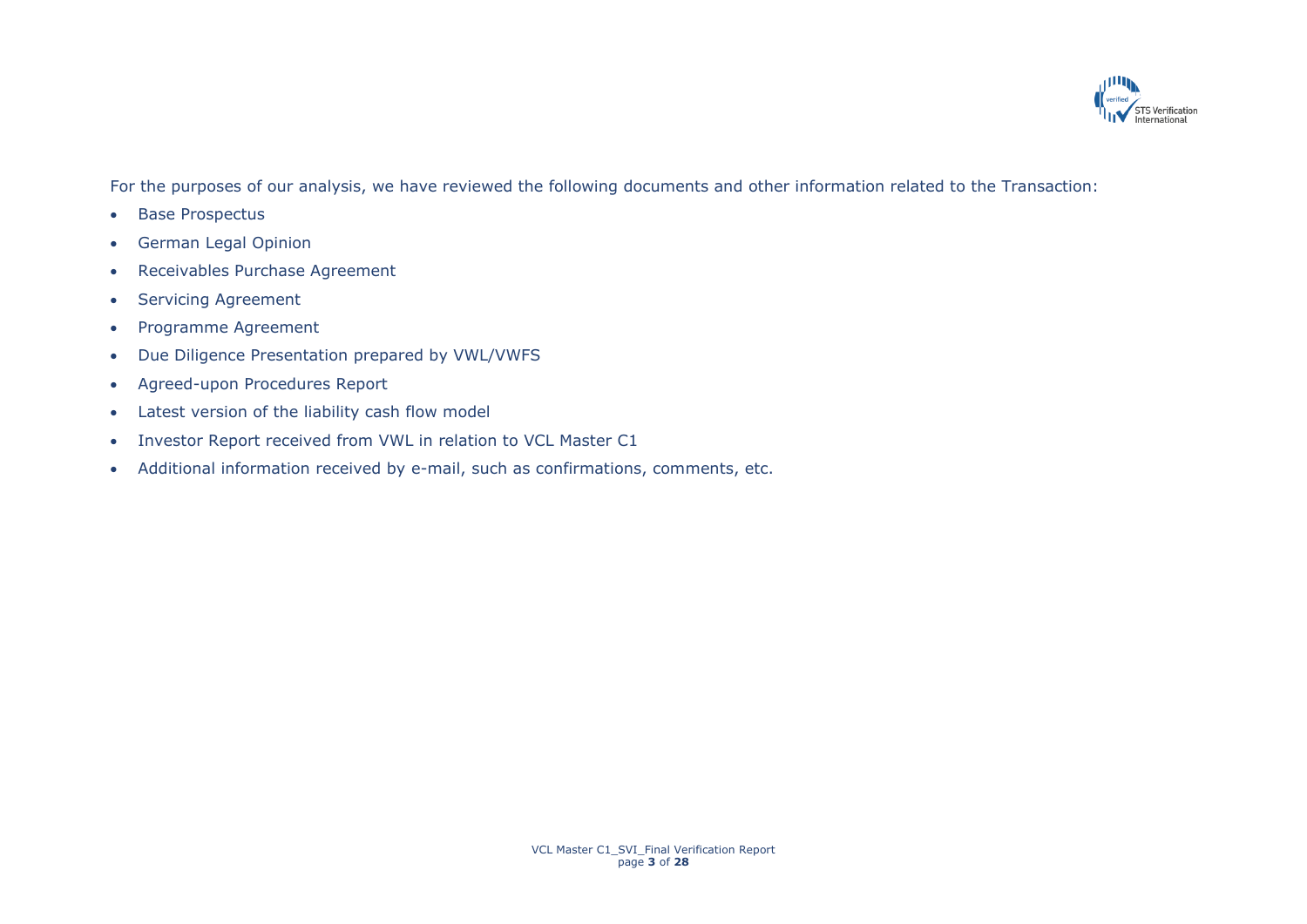

# **Verification Methodology**

The fulfilment of each verification point in this Final Verification Report provided to the Originator is evaluated on the basis of three fulfilment values (traffic light status):

| Criterion is fully met                                                         |  |
|--------------------------------------------------------------------------------|--|
| Criterion is mostly met, but with comments or requests for missing information |  |
| Criterion not (yet) met on the basis of available information                  |  |

The verification process is based on the SVI verification manual ("Verification Manual"), defined terms of the Verification Manual shall also apply to this report. It describes the verification process and the individual inspections in detail. The Verification Manual is applicable to all parties involved in the verification process and its application ensures an objective and uniform verification of transactions to be verified. Based on the Verification Manual, SVI has derived the Transaction Verification Catalogue for this Transaction as described under Verification Method in this report. For a full description of the methodology used by SVI for the Verification can be found in the Verification Manual on our website: www.svi-gmbh.com.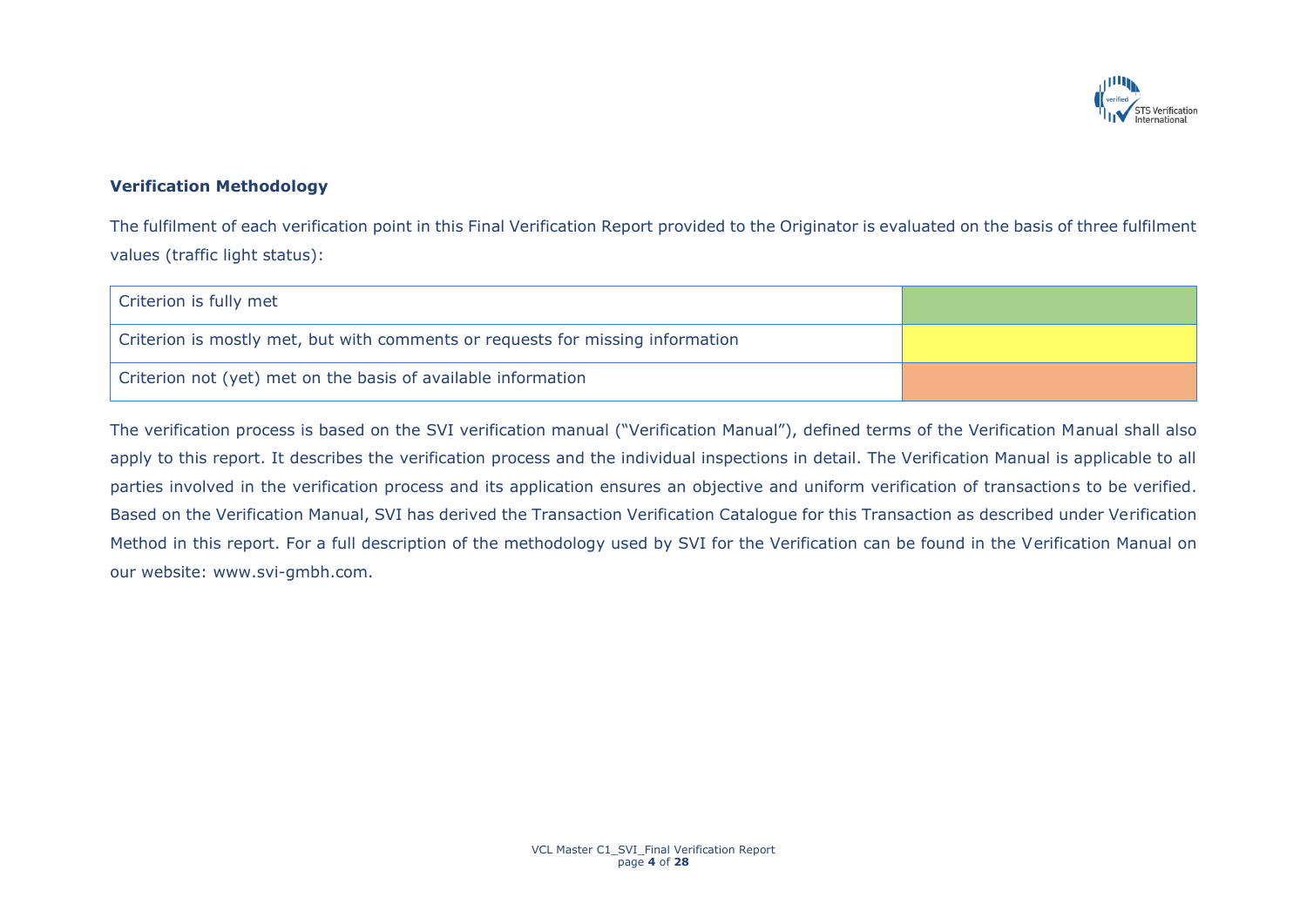

## **Disclaimer of SVI**

SVI grants a registered verification label "verified – STS VERIFICATION INTERNATIONAL" if a securitisation complies with the requirements for simple, transparent and standardised securitisation as set out in Articles 19 to 22 of the Securitisation Regulation ("STS Requirements"). The aim of the Securitisation Regulation is to restart high-quality securitisation markets, and the intention of implementing a framework for simple, transparent and standardised transactions with corresponding STS criteria shall contribute to this. However, it should be noted that the SVI verification does not affect the liability of an originator or special purpose vehicle in respect of their legal obligations under the Securitisation Regulation. Furthermore, the use of verification services from SVI shall not affect the obligations imposed on institutional investors as set out in Article 5 of the Securitisation Regulation. Notwithstanding confirmation by SVI which verifies compliance of a securitisation with the STS Requirements, such verification by SVI does not ensure the compliance of a securitisation with the general requirements of the Securitisation Regulation.

SVI has carried out no other investigations or surveys in respect of the issuer or the notes concerned other than as set out in this Final Verification Report and disclaims any responsibility for monitoring the issuer's continuing compliance with these standards or any other aspect of the issuer's activities or operations. Furthermore, SVI has not provided any form of advisory, audit or equivalent service to the Originator, Issuer or Sponsor.

Investors should therefore not evaluate their investment in notes on the basis of this Final Verification Report.

SVI assumes due performance of the contractual obligation thereunder by each of the parties and the representations made and warranties given in each case by any persons to SVI or in any of the documents are true, not misleading and complete.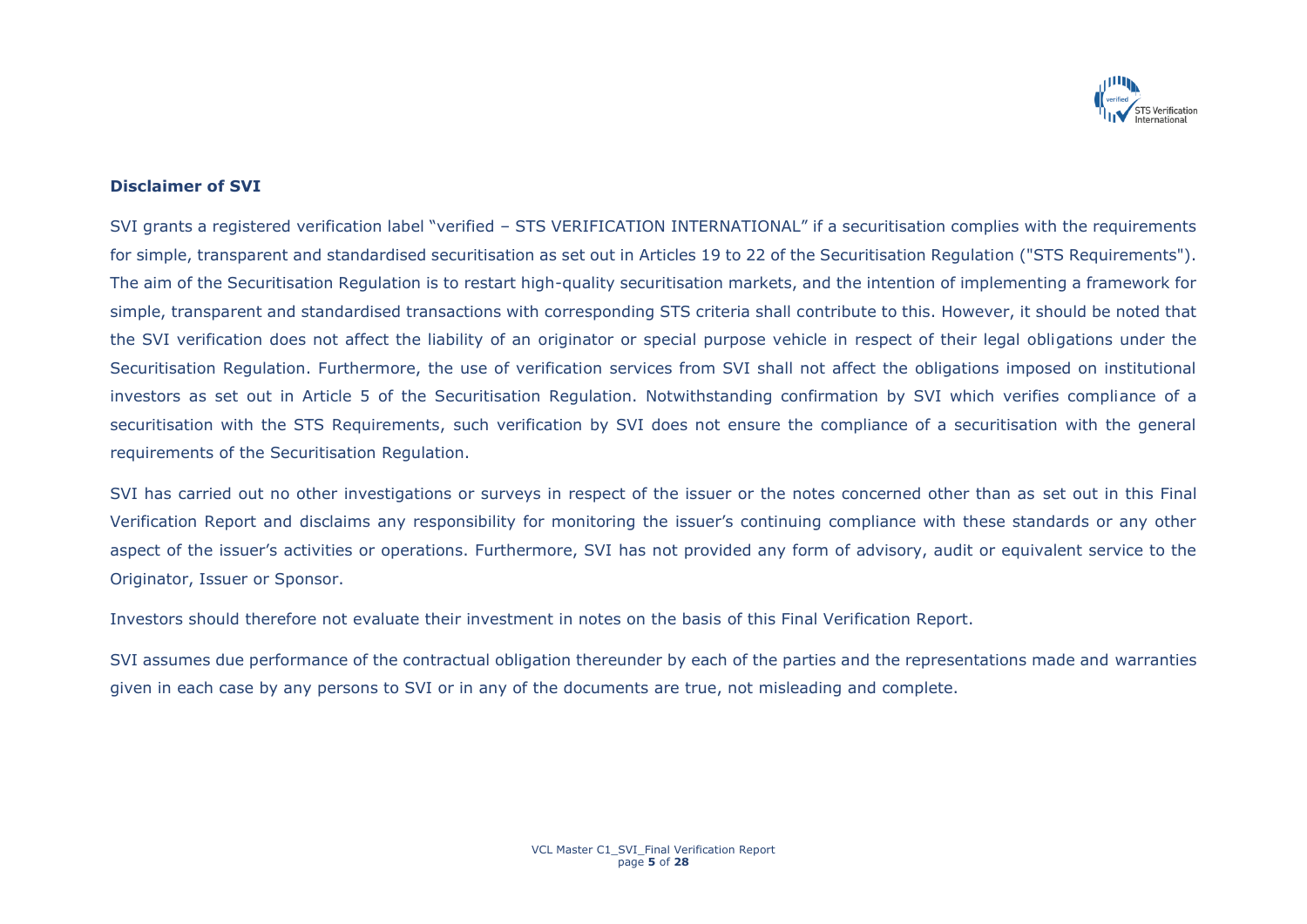

# **LIST OF ABBREVIATIONS/DEFINITIONS**

Note: For any other term used in this Final Verification Report in capital spelling, please refer to the defined terms in the section "Master Definitions Schedule" in the Base Prospectus.

| AuP                              | Agreed-upon Procedures                                                                                                                                                                                                                                                                                                                                                                                                            |
|----------------------------------|-----------------------------------------------------------------------------------------------------------------------------------------------------------------------------------------------------------------------------------------------------------------------------------------------------------------------------------------------------------------------------------------------------------------------------------|
| <b>BaFin</b>                     | Bundesanstalt für Finanzdienstleistungsaufsicht (German Federal Financial Supervisory Authority)                                                                                                                                                                                                                                                                                                                                  |
| <b>Base Prospectus</b>           | Base Prospectus dated 22 September 2021                                                                                                                                                                                                                                                                                                                                                                                           |
| CF-Model                         | Cash Flow-Model                                                                                                                                                                                                                                                                                                                                                                                                                   |
| Due Diligence                    | Due Diligence Meeting in Braunschweig on 26 February 2019                                                                                                                                                                                                                                                                                                                                                                         |
| <b>EBA</b>                       | European Banking Authority                                                                                                                                                                                                                                                                                                                                                                                                        |
| <b>EBA Guidelines</b>            | Final Report on Guidelines on the STS criteria for non-ABCP securitisation, as published by EBA on 12 December 2018                                                                                                                                                                                                                                                                                                               |
| €STR                             | <b>EUR Short-term Rate</b>                                                                                                                                                                                                                                                                                                                                                                                                        |
| <b>Final Verification Report</b> | Final verification report prepared by SVI in respect of the Transaction                                                                                                                                                                                                                                                                                                                                                           |
| <b>Issuer</b>                    | VCL Master S.A., acting with respect to its Compartment 1                                                                                                                                                                                                                                                                                                                                                                         |
| LO                               | German Legal Opinion                                                                                                                                                                                                                                                                                                                                                                                                              |
| <b>MAR</b>                       | Regulation (EU) No 596/2014 of the European Parliament and of the Council of 16 April 2014 on market abuse (market abuse<br>requlation)                                                                                                                                                                                                                                                                                           |
| Originator                       | Volkswagen Leasing GmbH                                                                                                                                                                                                                                                                                                                                                                                                           |
| <b>Renewal Date</b>              | 27 September 2021                                                                                                                                                                                                                                                                                                                                                                                                                 |
| <b>RPA</b>                       | Receivables Purchase Agreement                                                                                                                                                                                                                                                                                                                                                                                                    |
| RTS on Homogeneity               | Commission Delegated Regulation (EU) 2019/1851 dated 28 May 2019 supplementing the Securitisation Regulation with regard<br>to regulatory technical standards on the homogeneity of the underlying exposures in securitisation                                                                                                                                                                                                    |
| <b>Securitisation Regulation</b> | Regulation (EU) 2017/2402 of the European Parliament and of the Council of 12 December 2017 laying down a general<br>framework for securitisation and creating a specific framework for simple, transparent and standardised securitisation, and<br>amending Directives 2009/65/EC, 2009/138/EC and 2011/61/EU and Regulations (EC) No 1060/2009 and (EU) No 648/2012,<br>as amended by Regulation (EU) 2021/557 of 31 March 2021 |
| Seller                           | Volkswagen Leasing GmbH                                                                                                                                                                                                                                                                                                                                                                                                           |
| Servicer                         | Volkswagen Leasing GmbH                                                                                                                                                                                                                                                                                                                                                                                                           |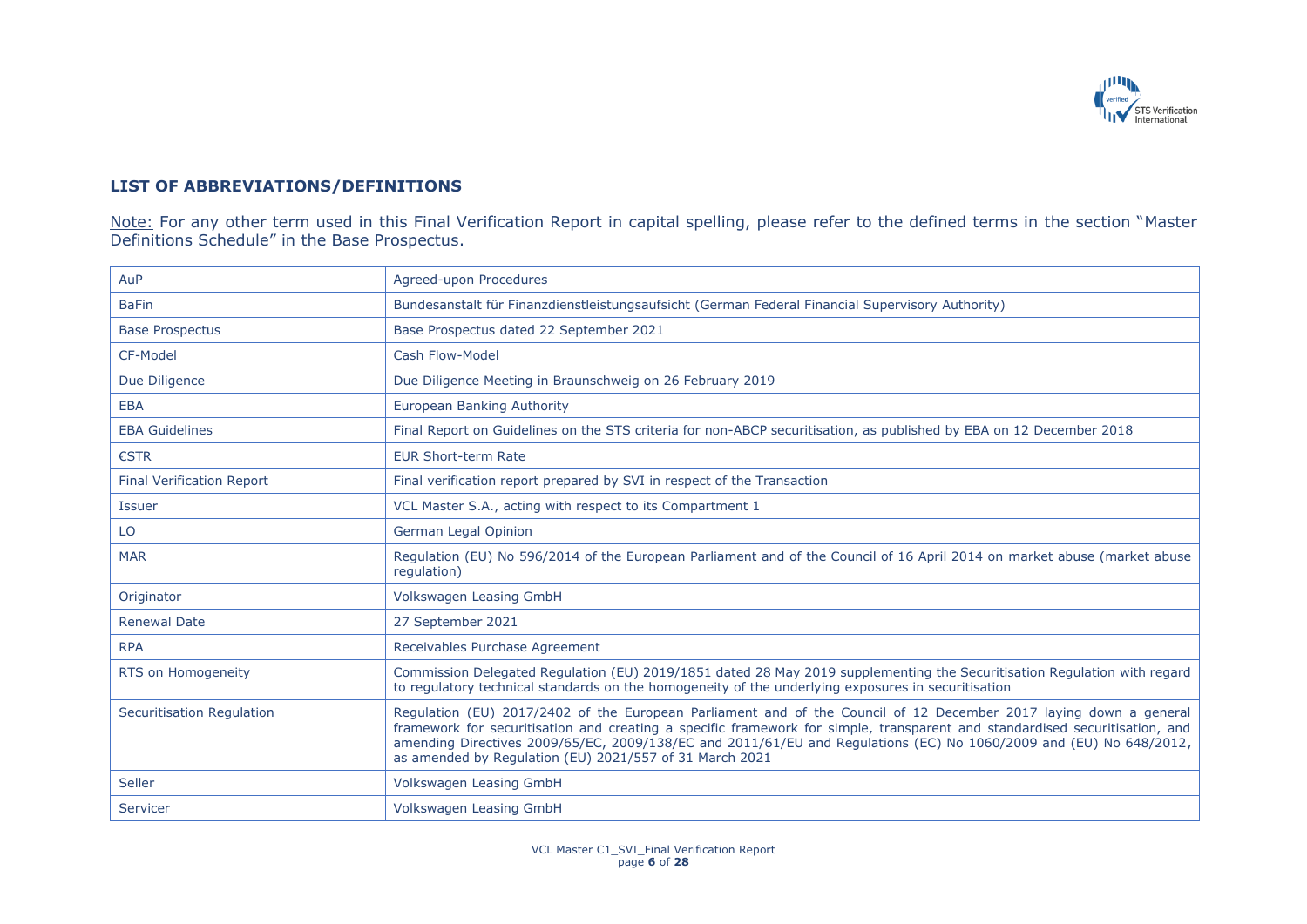

| <b>SPV</b>           | Special Purpose Vehicle or Issuer                                              |
|----------------------|--------------------------------------------------------------------------------|
| Transaction          | The securitisation of auto lease receivables involving VCL Master C1 as Issuer |
| <b>VCL Master C1</b> | VCL Master S.A., acting with respect to its Compartment 1                      |
| <b>VWFS</b>          | Volkswagen Financial Services AG                                               |
| <b>VWL</b>           | Volkswagen Leasing GmbH                                                        |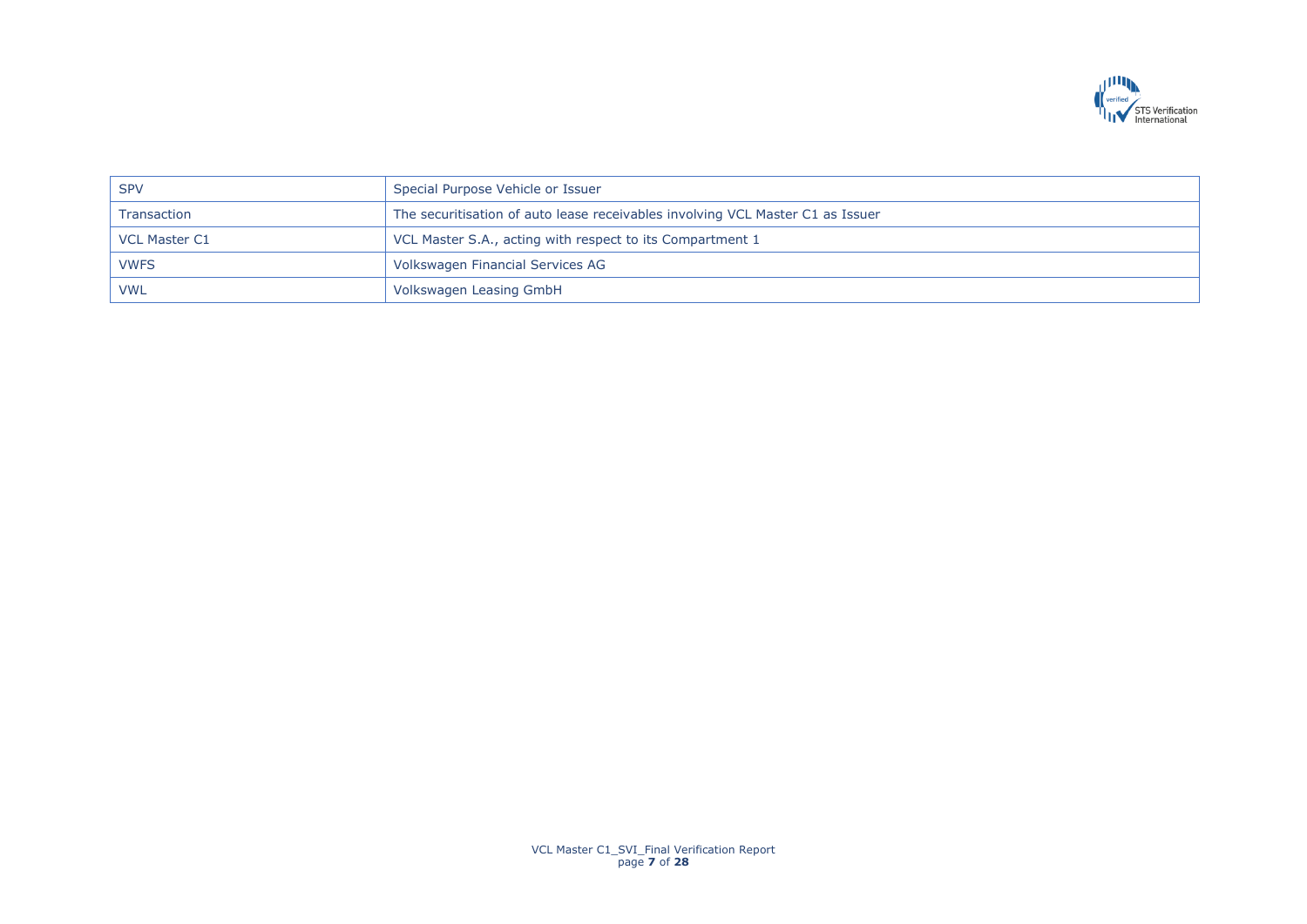

| # | <b>Criterion Article 20 (1)</b>                                                                                                    | <b>Verification Report</b>                                                                                                                                                                                                                                                                                                                                                                                                                                                                                                    |
|---|------------------------------------------------------------------------------------------------------------------------------------|-------------------------------------------------------------------------------------------------------------------------------------------------------------------------------------------------------------------------------------------------------------------------------------------------------------------------------------------------------------------------------------------------------------------------------------------------------------------------------------------------------------------------------|
|   | Assignment or transfer of<br>ownership of the risk positions<br>takes place by means of a true<br>sale and is legally enforceable. | Verification Method: Legal (Legal opinion) / Due Diligence (Prospectus)                                                                                                                                                                                                                                                                                                                                                                                                                                                       |
|   |                                                                                                                                    | The legal opinion confirms the transfer of title to the underlying exposure to the SPV through a true sale both with respect to the<br>assignment and transfer of the Lease Receivables and with respect to the transfer of the Lease Collateral and Leased Vehicles.                                                                                                                                                                                                                                                         |
|   |                                                                                                                                    | The legal opinion confirms the legal enforceability of the true sale, assignment or transfer against the seller and third parties with<br>respect to the valid, legally binding and enforceable rights and obligations of the parties to the Transaction documents, with<br>respect to the transfer and assignment of the Lease Receivables, the Lease Collateral and the Leased Vehicles, with respect to the<br>transfer and assignment of the Collateral Rights and with respect to the pledges under the Trust Agreement. |
|   |                                                                                                                                    | The Legal Opinion confirms that there are no increased risks with regard to claw-back and re-characterisation.                                                                                                                                                                                                                                                                                                                                                                                                                |
|   |                                                                                                                                    | The Legal Opinion does not cover the review of the Lease Contracts. However, the RPA contains representations and warranties<br>by VWL as of the Initial and any Additional Cut-Off Date concerning the legally valid, binding and enforceable nature of the<br>Purchased Lease Receivables, their assignability and the compliance of the Lease Contracts (which term includes by definition the<br>general terms and conditions) with applicable consumer financing laws.                                                   |

| # | <b>Criterion Article 20 (1)</b> | <b>Verification Report</b>                                                                                                               |
|---|---------------------------------|------------------------------------------------------------------------------------------------------------------------------------------|
|   | Requirements for the external   | Verification Method: Legal (Legal opinion) / Due Diligence                                                                               |
|   | legal opinion                   | The LO is provided by Hogan Lovells, a well-known internationally operating law firm with good expertise in the securitisation<br>field. |
|   |                                 | The legal opinion is made available to SVI as third-party verification agent and to competent supervisory authorities.                   |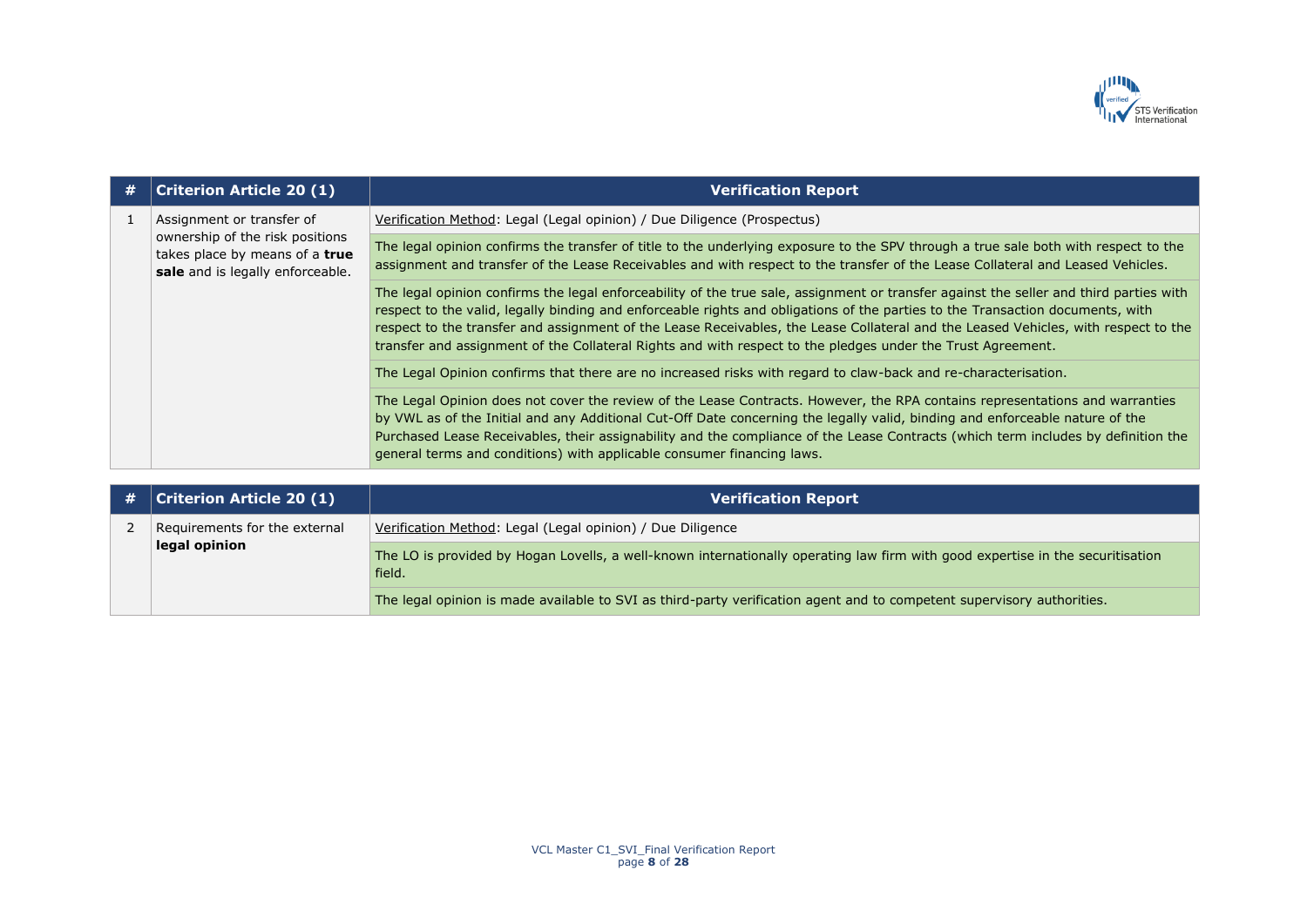

| # | <b>Criterion Article 20 (2)</b>                                                                                                 | <b>Verification Report</b>                                                                                                                                                                                                                                                                                                                                                                                   |
|---|---------------------------------------------------------------------------------------------------------------------------------|--------------------------------------------------------------------------------------------------------------------------------------------------------------------------------------------------------------------------------------------------------------------------------------------------------------------------------------------------------------------------------------------------------------|
|   | Specification of increased claw-                                                                                                | Verification Method: Legal (Legal opinion)                                                                                                                                                                                                                                                                                                                                                                   |
|   | <b>back risks:</b> Are there any<br>provisions in the respective<br>national insolvency law, which<br>could render the transfer | Other than as provided by applicable German insolvency laws in case of fraudulent, unfair prejudicial or improperly favourable<br>transfers there are no such increased risks. Such laws are considered non-increased claw-back risks under No. 4 of the Catalogue<br>(Art. 20 (3) of the Securitisation Regulation).                                                                                        |
|   | voidable?                                                                                                                       | Under applicable German insolvency law in respect of a transfer within certain time periods prior to and after the filing of<br>insolvency proceedings the SPV must demonstrate that it had no knowledge of the seller's insolvency.                                                                                                                                                                         |
|   |                                                                                                                                 | However, Section 6.3 (d) of the RPA provides for the representation and warranty of the Seller confirming the non-occurrence of<br>an Insolvency Event. The repetition of such representation and warranty on the Initial Cut-Off Date, the Closing Date, any<br>Additional Cut-Off Date and Additional Purchase Date may be used by the SPV to demonstrate its non-knowledge of the seller's<br>insolvency. |

|   | <b>Criterion Article 20 (3)</b>                                                                                                      | <b>Verification Report</b>                                                                                         |
|---|--------------------------------------------------------------------------------------------------------------------------------------|--------------------------------------------------------------------------------------------------------------------|
| 4 | Specification of non-increased                                                                                                       | Verification Method: Legal (Legal opinion)                                                                         |
|   | claw-back risks: National<br>insolvency laws are harmless, as<br>they provide for the possibility<br>of reassignment in other unfair | Applicable German insolvency laws are considered not to represent any severe claw-back risks (see above under #3). |
|   | ways in the event of fraud,<br>damage to creditors or favouring<br>other creditors.                                                  |                                                                                                                    |

| $\#$   Criterion Article 20 (4)                                                                                                    | Verification Report                                                                                                                                                                                                                                     |
|------------------------------------------------------------------------------------------------------------------------------------|---------------------------------------------------------------------------------------------------------------------------------------------------------------------------------------------------------------------------------------------------------|
| If the sale and transfer is not                                                                                                    | Verification Method: Legal (Legal opinion, Receivable purchase agreement)                                                                                                                                                                               |
| taking place directly between the<br>seller and the SPV but<br>intermediate sales take place,<br>is the true sale still fulfilled? | Under the transaction structure used by VCL Master C1, the sale and transfer take place directly between the Seller (who is the<br>original lender/lessor) and the SPV / Compartment acting as Issuer, i.e. without any intermediate sale taking place. |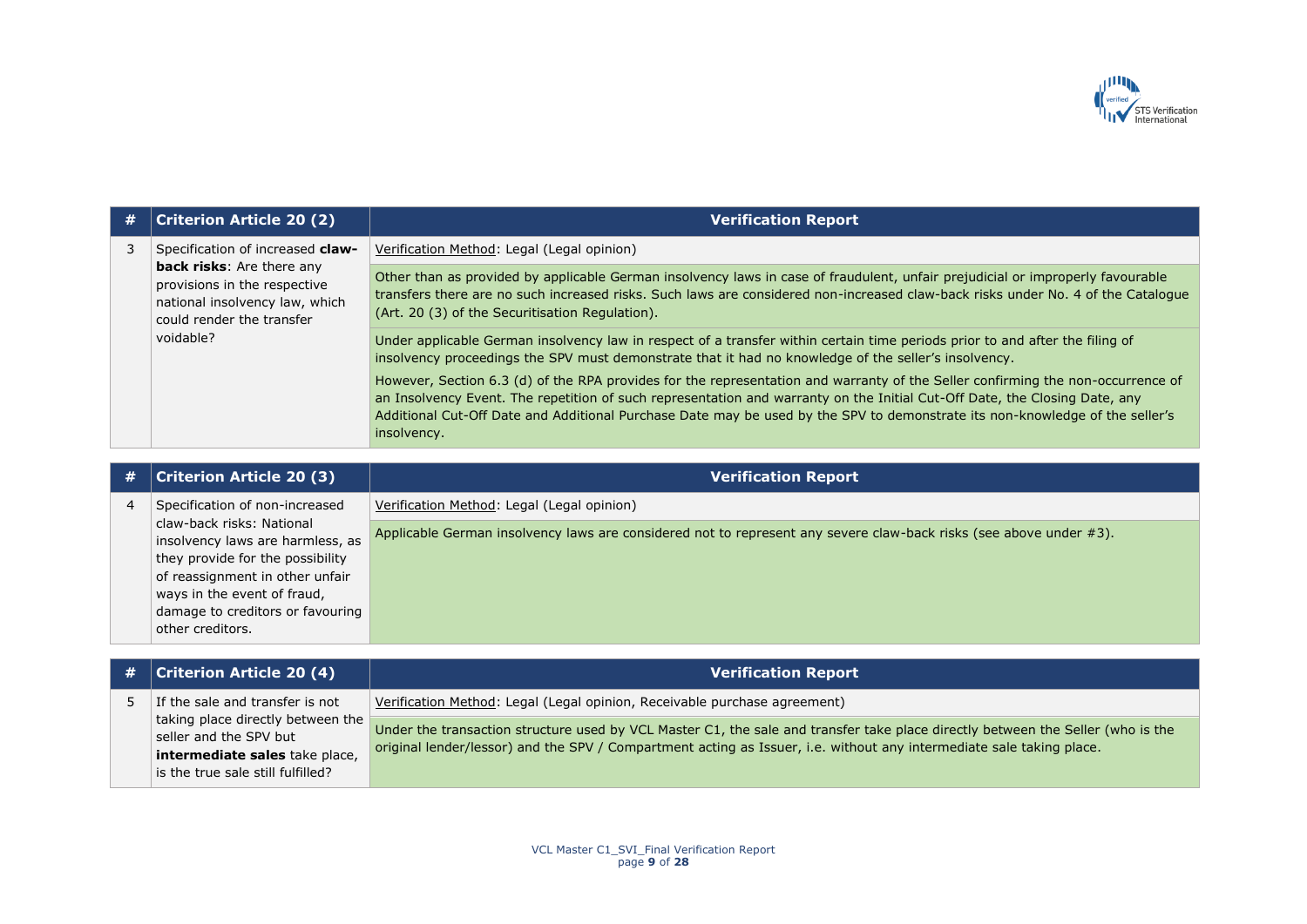

| #                                                                                                 | <b>Criterion Article 20 (5)</b>                                                                              | <b>Verification Report</b>                                                                                                                                                                                                                                                                                                                                                                                                                                                                                                                                                                                                                                                       |
|---------------------------------------------------------------------------------------------------|--------------------------------------------------------------------------------------------------------------|----------------------------------------------------------------------------------------------------------------------------------------------------------------------------------------------------------------------------------------------------------------------------------------------------------------------------------------------------------------------------------------------------------------------------------------------------------------------------------------------------------------------------------------------------------------------------------------------------------------------------------------------------------------------------------|
| 6                                                                                                 | If the <b>transfer of receivables</b>                                                                        | Verification Method: Legal (Legal opinion, Receivable purchase agreement)                                                                                                                                                                                                                                                                                                                                                                                                                                                                                                                                                                                                        |
| takes place at a later stage,<br>to the seller's credit quality<br>standing sufficiently defined? | are the trigger events in relation                                                                           | The transfer of Initial Lease Receivables and Additional Lease Receivables has occurred since the Signing Date of 19 January 2010<br>and on an ongoing basis due to the revolving character of the Transaction until the Renewal Date of the Transaction (scheduled<br>for 27 September 2021). Within the Revolving Period (please also refer to the criteria ##8, 17, 32) the transfer of Additional<br>Lease Receivables will occur on each Additional Purchase Date. In summary, it can be stated that the receivables have been<br>transferred and will be transferred on each Additional Purchase Date. There will be no other transfer of receivables at a later<br>stage. |
| #                                                                                                 | <b>Criterion Article 20 (6)</b>                                                                              | <b>Verification Report</b>                                                                                                                                                                                                                                                                                                                                                                                                                                                                                                                                                                                                                                                       |
|                                                                                                   | <b>Representations and</b><br>warranties of the seller with<br>regard to the legal condition of<br>the goods | Verification Method: Legal (Receivable purchase agreement)                                                                                                                                                                                                                                                                                                                                                                                                                                                                                                                                                                                                                       |
|                                                                                                   |                                                                                                              | The Seller (who is the original lender/lessor) warrants that the underlying auto Lease receivables are legal, valid, binding and<br>enforceable contractual obligations of the relevant lessee, see in this regard section "DESCRIPTION OF THE PORTFOLIO",<br>subsection "Warranties and Guarantees in relation to the Sale of the Purchased Receivables" of the Base Prospectus.                                                                                                                                                                                                                                                                                                |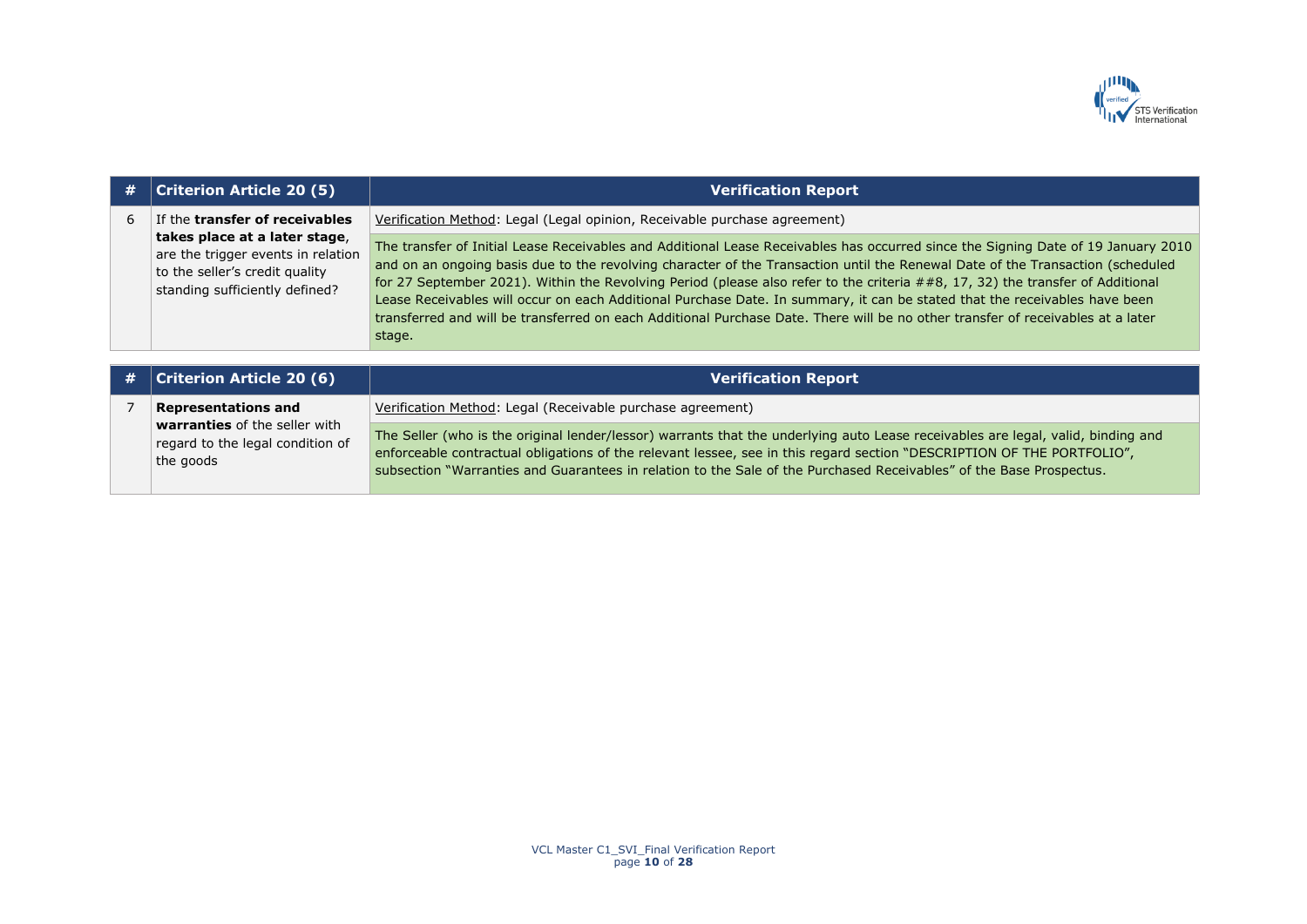

| # | <b>Criterion Article 20 (7)</b>                                             | <b>Verification Report</b>                                                                                                                                                                                                                                                                                                                                                                                                                                                                                                                                                                                                                                                                                                                                                                                                                                                                                                                                                                                                                                                                                                                                                                                                                                          |
|---|-----------------------------------------------------------------------------|---------------------------------------------------------------------------------------------------------------------------------------------------------------------------------------------------------------------------------------------------------------------------------------------------------------------------------------------------------------------------------------------------------------------------------------------------------------------------------------------------------------------------------------------------------------------------------------------------------------------------------------------------------------------------------------------------------------------------------------------------------------------------------------------------------------------------------------------------------------------------------------------------------------------------------------------------------------------------------------------------------------------------------------------------------------------------------------------------------------------------------------------------------------------------------------------------------------------------------------------------------------------|
| 8 | Clear selection criteria                                                    | Verification Method: Legal (Receivable purchase agreement)                                                                                                                                                                                                                                                                                                                                                                                                                                                                                                                                                                                                                                                                                                                                                                                                                                                                                                                                                                                                                                                                                                                                                                                                          |
|   | ('eligibility criteria') and no<br>active portfolio management<br>(I / III) | The underlying exposures transferred from the seller to the SPV / Compartment are selected according to predetermined, clear<br>and documented eligibility criteria, see in this regard section "DESCRIPTION OF THE PORTFOLIO", subsection "Warranties and<br>Guarantees in relation to the Sale of the Purchased Lease Receivables" of the Base Prospectus.                                                                                                                                                                                                                                                                                                                                                                                                                                                                                                                                                                                                                                                                                                                                                                                                                                                                                                        |
|   |                                                                             | A Revolving Period is provided for in the transaction structure. Under the RPA (see section 4 "PURCHASE AGREEMENT<br>CONCERNING THE PURCHASED ADDITIONAL RECEIVABLES" in connection with section 6 "WARRANTIES BY VWL WITH RESPECT<br>TO THE PURCHASED LEASE RECEIVABLES" of the RPA), the Originator may offer to sell Additional Lease Receivables to the Issuer<br>on each Additional Purchase Date during the Revolving Period provided that certain pre-defined conditions precedent (which<br>include the non-occurrence of a Series Revolving Period Expiration Date or an Early Amortisation Event on each Additional<br>Purchase Date) are met. Under clause 6 of the RPA, the Originator warrants and guarantees that, with respect to the Purchased<br>Receivables, the selection criteria are met on each Cut-Off Date (Initial Cut-Off date and on each Additional Cut-Off Date). As a<br>consequence, consistent selection criteria apply to both the Purchased Initial Lease Receivables purchased by the Issuer on the<br>Original Closing Date and the Additional Lease Receivables purchased by the issuer on each subsequent Additional Purchase Date.<br>As a result of the above, the criterion "no active portfolio management" is fulfilled. |

| # | <b>Criterion Article 20 (7)</b>                                              | <b>Verification Report</b>                                                                                                                                                                                                                                                         |
|---|------------------------------------------------------------------------------|------------------------------------------------------------------------------------------------------------------------------------------------------------------------------------------------------------------------------------------------------------------------------------|
|   | Clear selection criteria                                                     | Verification Method: Due Diligence                                                                                                                                                                                                                                                 |
|   | ('eligibility criteria') and no<br>active portfolio management<br>(II / III) | The underlying exposures in the pool are selected based on a well-established, random selection process.                                                                                                                                                                           |
|   |                                                                              | In case an underlying exposure should turn out to be not eligible and the interests of the Issuer or noteholders are materially and<br>adversely affected, VWL has the obligation to either remedy the matter or repurchase the underlying exposure, see clause 6.5 of<br>the RPA. |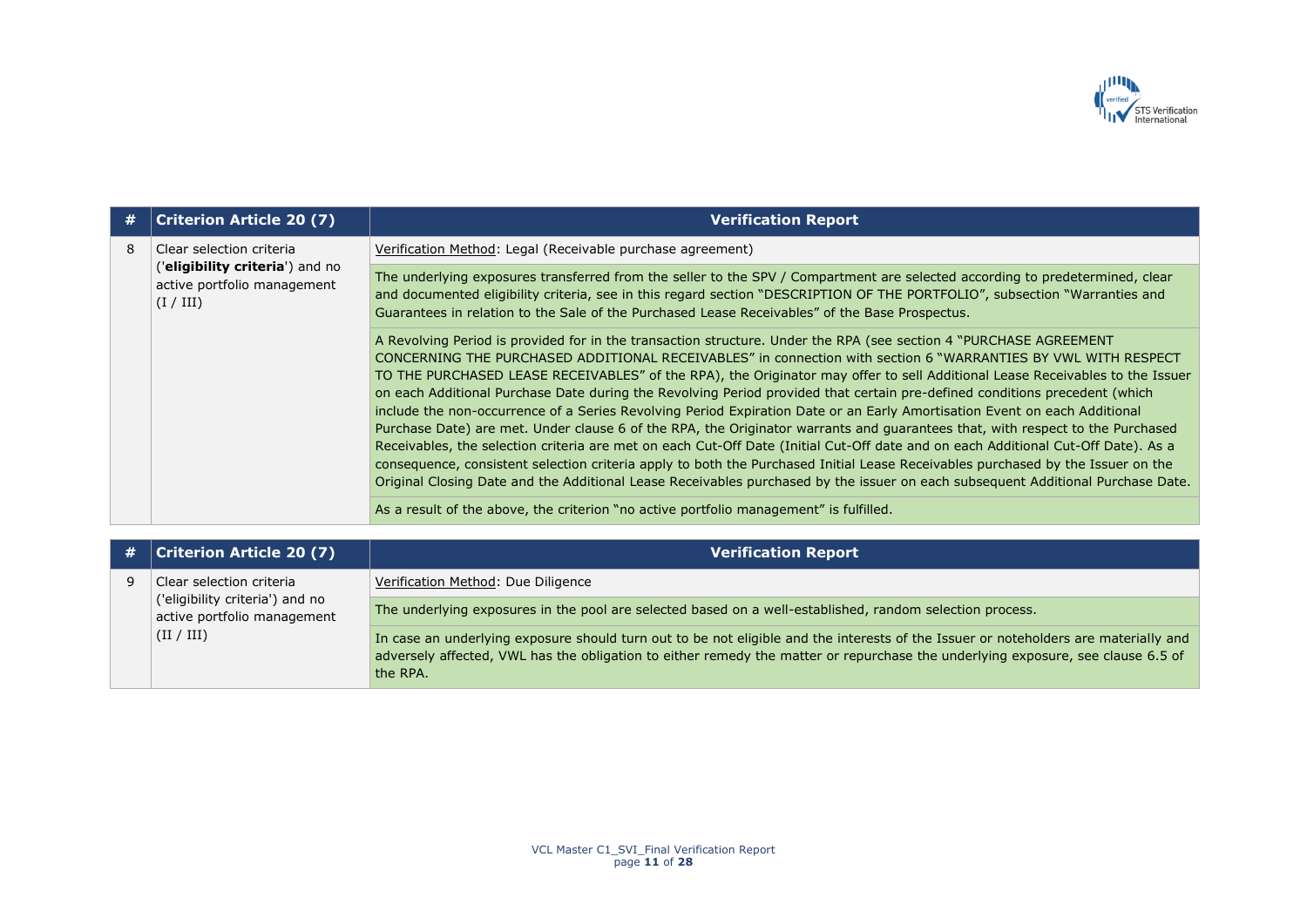

| #  | Criterion Article 20 (7)                                                      | <b>Verification Report</b>                                                                                                                                                                                                                                                                                                  |
|----|-------------------------------------------------------------------------------|-----------------------------------------------------------------------------------------------------------------------------------------------------------------------------------------------------------------------------------------------------------------------------------------------------------------------------|
| 10 | Clear selection criteria                                                      | Verification Method: Data (AuP Report)                                                                                                                                                                                                                                                                                      |
|    | ('eligibility criteria') and no<br>active portfolio management<br>(III / III) | The asset audit, whereby the audit company performs certain Agreed-upon Procedures with respect to the compliance of the<br>underlying exposures in a randomly selected sample, covers the key selection criteria specified for the Transaction. Please also<br>refer to #39 for a summary of the scope of the asset audit. |

| #  | <b>Criterion Article 20 (8)</b>                                                       | <b>Verification Report</b>                                                                                                                                                                                                                                                                                                                                                                                                                     |
|----|---------------------------------------------------------------------------------------|------------------------------------------------------------------------------------------------------------------------------------------------------------------------------------------------------------------------------------------------------------------------------------------------------------------------------------------------------------------------------------------------------------------------------------------------|
| 11 | Securitisation of a<br>homogeneous portfolio in<br>terms of asset classes $(I / III)$ | Verification Method: Legal (Transaction documents)                                                                                                                                                                                                                                                                                                                                                                                             |
|    |                                                                                       | The underlying exposures fall into the asset type according to Art. $1$ (a) (v) of the RTS on Homogeneity (i.e. auto loans and<br>leases).                                                                                                                                                                                                                                                                                                     |
|    |                                                                                       | The Seller has chosen the homogeneity factor according to Art. 2 (4) (b) of the RTS on Homogeneity, i.e. jurisdiction, whereby<br>the pool shall consist of underlying exposures relating to obligors with residence in one jurisdiction (Germany) only, see section<br>"DESCRIPTION OF THE PORTFOLIO", subsection "Warranties and Guarantees in relation to the Sale of the Purchased Lease<br>Receivables", item (k) of the Base Prospectus. |
|    |                                                                                       | The requirement of lessees being resident in Germany is part of the selection criteria.                                                                                                                                                                                                                                                                                                                                                        |
|    |                                                                                       |                                                                                                                                                                                                                                                                                                                                                                                                                                                |
| #  | <b>Criterion Article 20 (8)</b>                                                       | <b>Verification Report</b>                                                                                                                                                                                                                                                                                                                                                                                                                     |
| 12 | Securitisation of a homogeneous<br>portfolio in terms of asset<br>classes (II / III)  | Verification Method: Due Diligence (Underwriting and Servicing Policy)                                                                                                                                                                                                                                                                                                                                                                         |
|    |                                                                                       | The underlying exposures have been originated in accordance with consistent underwriting standards, as presented in the Due                                                                                                                                                                                                                                                                                                                    |

Diligence and further described in #17. No distinction is made between securitised and non-securitised receivables.

The processes assure that only lessees resident in Germany are originated according to the underwriting policy.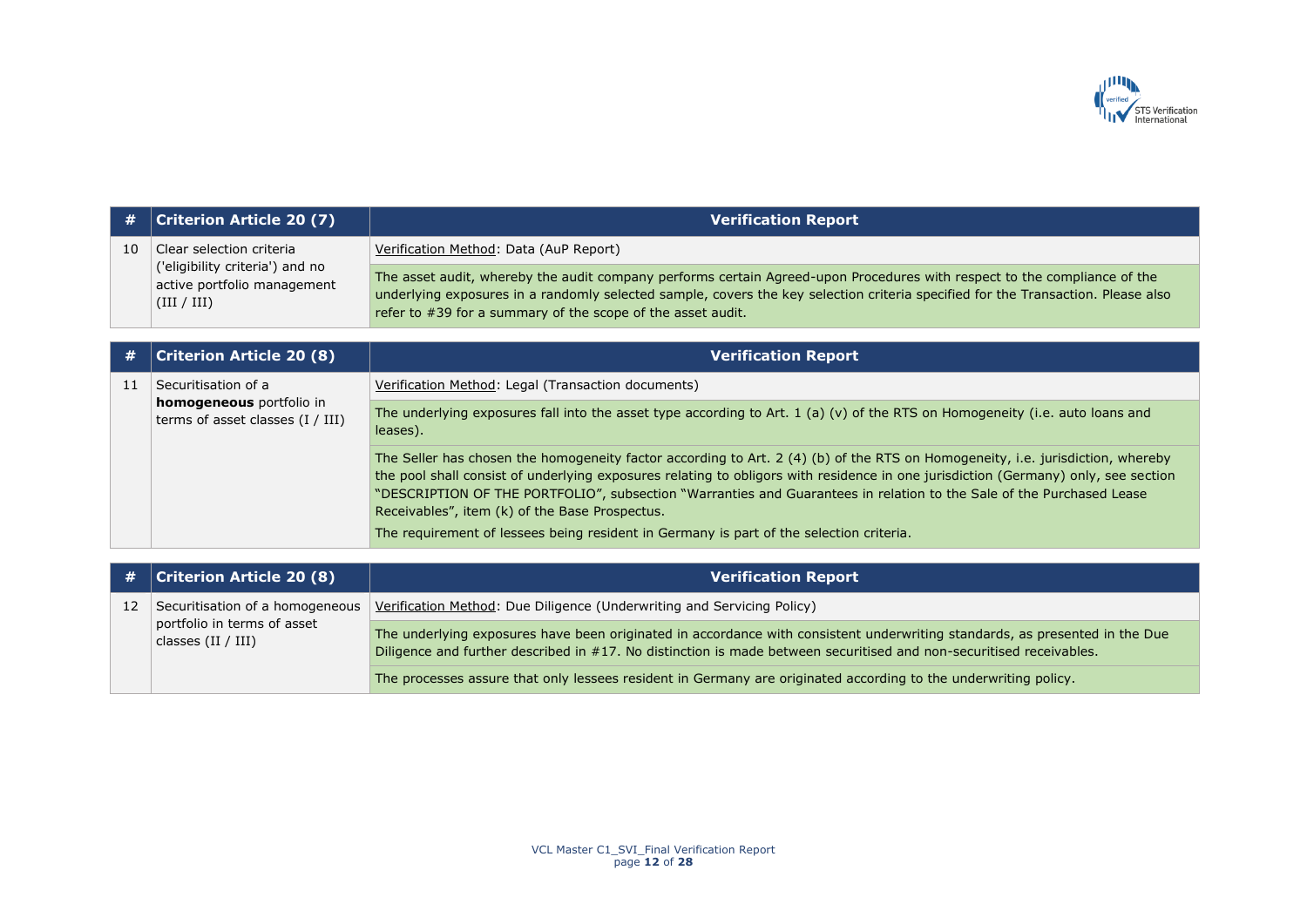

| #  | <b>Criterion Article 20 (8)</b>                      | <b>Verification Report</b>                                                                                                                                                                                                                                                                                                                               |
|----|------------------------------------------------------|----------------------------------------------------------------------------------------------------------------------------------------------------------------------------------------------------------------------------------------------------------------------------------------------------------------------------------------------------------|
| 13 | Securitisation of a homogeneous                      | Verification Method: Data (AuP Report)                                                                                                                                                                                                                                                                                                                   |
|    | portfolio in terms of asset<br>classes $(III / III)$ | Additionally, the homogeneity factor "residence in Germany" is part of the Eligibility Criteria Verification, (selection criteria 6.1 (k)<br>of the RPA), whereby the Lease Contracts have been entered into exclusively with lessees which have their registered office (for<br>corporate entities) or place of residency (for individuals) in Germany. |

|    | $\#$   Criterion Article 20 (8)                                                 | <b>Verification Report</b>                                                                                                                                                                                                                                                                                                                        |
|----|---------------------------------------------------------------------------------|---------------------------------------------------------------------------------------------------------------------------------------------------------------------------------------------------------------------------------------------------------------------------------------------------------------------------------------------------|
| 14 | The underlying exposures                                                        | Verification Method: Legal (Legal opinion) / Due Diligence                                                                                                                                                                                                                                                                                        |
|    | contain <b>obligations that are</b><br>contractually binding and<br>enforceable | Clause 6.1 (a) of the RPA contains warranties by the Seller as to the legally valid, binding and enforceable nature of the<br>underlying exposures, i.e. the Lease Contracts (which term includes by definition the general terms and conditions - see section<br>"MASTER DEFINITIONS SCHEDULE" in the Base Prospectus). Please also refer to #1. |

| #  | <b>Criterion Article 20 (8)</b>                                                                                                                           | <b>Verification Report</b>                                                                                                                                                                                                                                                                                                                                                                                                                                                                                                                                                                                                                                                                                         |
|----|-----------------------------------------------------------------------------------------------------------------------------------------------------------|--------------------------------------------------------------------------------------------------------------------------------------------------------------------------------------------------------------------------------------------------------------------------------------------------------------------------------------------------------------------------------------------------------------------------------------------------------------------------------------------------------------------------------------------------------------------------------------------------------------------------------------------------------------------------------------------------------------------|
| 15 | The underlying exposures have<br>defined periodic payment<br>streams and do not include<br>transferable securities other<br>than unlisted corporate bonds | Verification Method: Legal (Legal opinion, Transaction documents) / Due Diligence / Data (AuP Report)                                                                                                                                                                                                                                                                                                                                                                                                                                                                                                                                                                                                              |
|    |                                                                                                                                                           | The underlying exposures for the transaction represent standard auto lease agreements originated by VWL in respect of<br>commercial and private clients. For the purposes of the transaction, two contract types form part of the securitised portfolio: (1)<br>Closed end lease contracts and (2) Open end lease contracts. The two contract types differ mainly in relation to the treatment of<br>residual values for the financed vehicles (guaranteed by the car dealer for the majority of the closed end leases and fixed for the<br>open end leases, in both cases not part of the underlying exposures) but do not differ structurally in terms of payment streams,<br>as discussed in the Due Diligence. |
|    |                                                                                                                                                           | The underlying exposures represent the finance portion (itself comprising a claim against the lessees in respect of principal and<br>interest, see definition of Lease Receivable) paid by the lessee during the term of the Lease Contract and have defined periodic<br>payment streams during that term. The residual value portion does not form part of the underlying exposures. The amortisation<br>occurs on a monthly basis and results in monthly instalment payments. (see section "DESCRIPTION OF THE PORTFOLIO" in the<br>Base Prospectus).                                                                                                                                                            |
|    |                                                                                                                                                           | The eligibility criteria restrict the underlying exposures to Lease Receivables originated under a Lease Contract, thereby<br>eliminating any transferable security from the portfolio. The compliance of the provisional pool with the eligibility criteria has been<br>verified through the Eligibility Criteria Verification (see #39).                                                                                                                                                                                                                                                                                                                                                                         |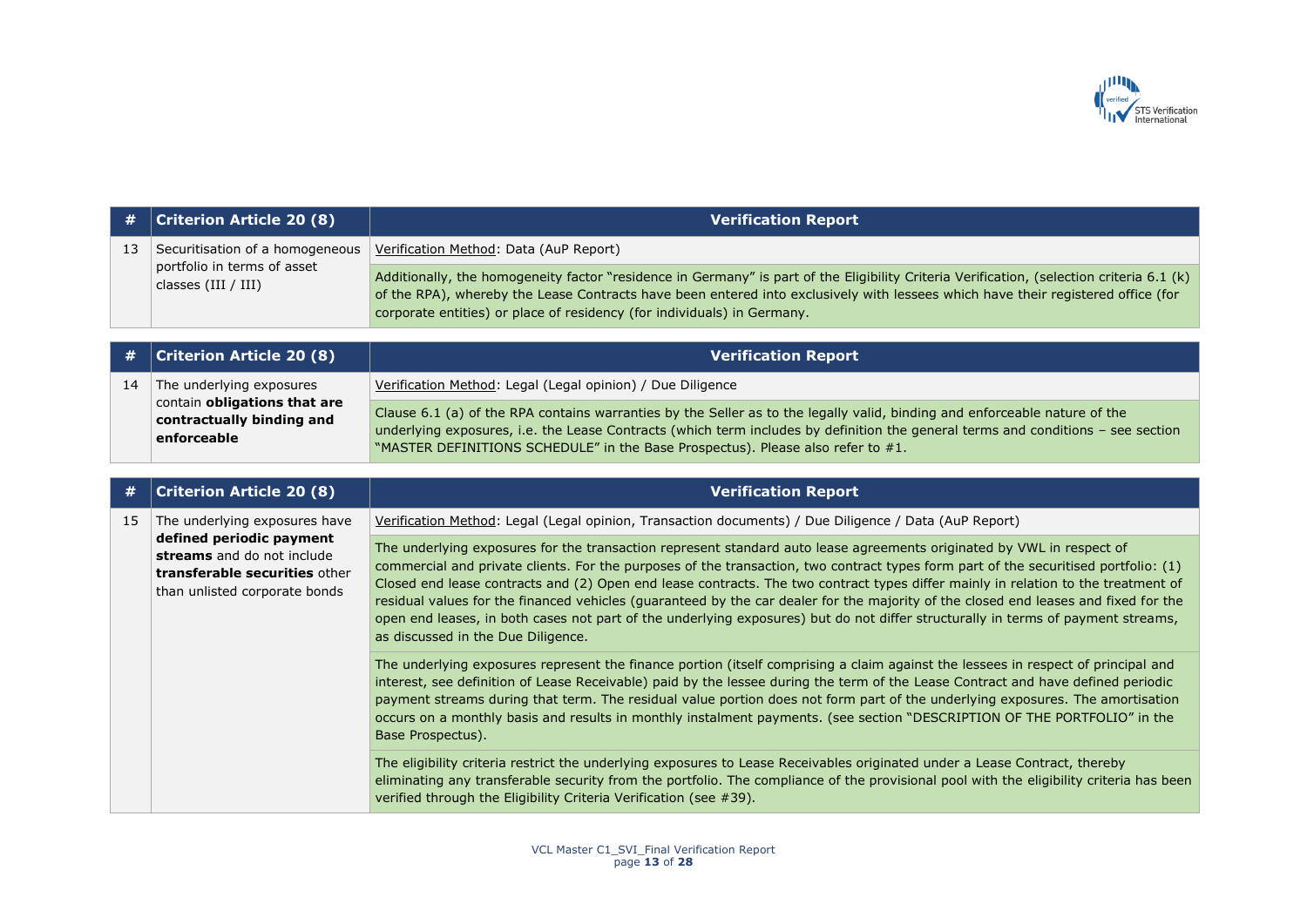

| #  | <b>Criterion Article 20 (9)</b>                                    | <b>Verification Report</b>                                                                                                                                                                                                                                                                                                                                  |
|----|--------------------------------------------------------------------|-------------------------------------------------------------------------------------------------------------------------------------------------------------------------------------------------------------------------------------------------------------------------------------------------------------------------------------------------------------|
| 16 | Are there any securitisation<br><b>positions</b> in the portfolio? | Verification Method: Legal (transaction documents) / Due Diligence / Data (AuP Report)                                                                                                                                                                                                                                                                      |
|    |                                                                    | The eligibility criteria restrict the underlying exposures to Lease receivables originated under a Lease contract, thereby assuring<br>that no securitisation position may become part of the portfolio. The compliance of the provisional pool with the eligibility criteria<br>has been verified through the Eligibility Criteria Verification (see #39). |
|    |                                                                    | As demonstrated during the Due Diligence, the origination and/or resale of securitisation positions is not part of the business<br>model of the Originator and not permitted under the Originator's underwriting policy.                                                                                                                                    |

| #  | <b>Criterion Article 20 (10)</b>                                                                                     | Verification Re <u>port b</u>                                                                                                                                                                                                                                                                                                                                                    |
|----|----------------------------------------------------------------------------------------------------------------------|----------------------------------------------------------------------------------------------------------------------------------------------------------------------------------------------------------------------------------------------------------------------------------------------------------------------------------------------------------------------------------|
| 17 | <b>Origination of underlying</b>                                                                                     | Verification Method: Legal (Underwriting and Servicing Policy) / Due Diligence                                                                                                                                                                                                                                                                                                   |
|    | exposures in the ordinary<br>course of business and in<br>accordance with underwriting<br>standards that are no less | VWL is a market leading auto leasing company in Germany with over 500,000 newly leased vehicles per annum, active in<br>Germany since 1966. Organisation and business processes have been developed over decades as part of the (until 2017) ECB<br>regulated Volkswagen Financial Services AG.                                                                                  |
|    | stringent than those applied to<br>non-securitised risk positions                                                    | As presented and discussed in the Due Diligence, the well-developed, highly professional and reasonably automated organisation<br>of its business procedures coincides with the volume and quantity of business transactions. The car dealers form an integral part<br>of the origination process with sales representatives acting as agents for the Originator.                |
|    |                                                                                                                      | Accordingly, the business procedures assure that securitised exposures have been originated in the ordinary course of business<br>and in accordance with uniform standards. Deviations from the underwriting policy are only permissible in well-defined and<br>documented instances. The underlying exposures are selected for securitisation using a random selection process. |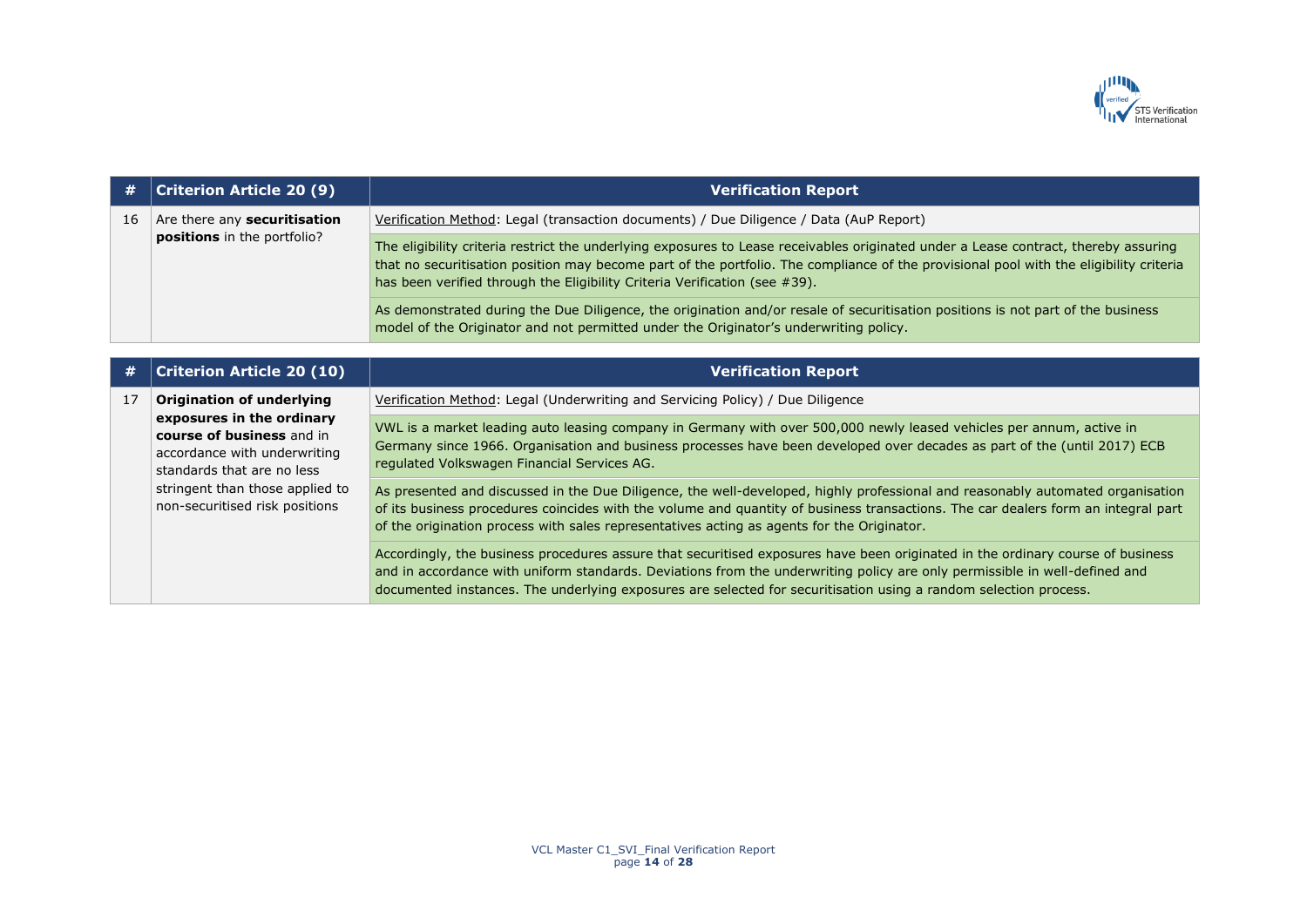

| #  | Criterion Article 20 (10)                                                                         | <b>Verification Report</b>                                                                                                                                                                                                                                                                                                                                                                                                                                                                                                                                                                                                                                                                                                                                                                                                                                                                                                                                                 |
|----|---------------------------------------------------------------------------------------------------|----------------------------------------------------------------------------------------------------------------------------------------------------------------------------------------------------------------------------------------------------------------------------------------------------------------------------------------------------------------------------------------------------------------------------------------------------------------------------------------------------------------------------------------------------------------------------------------------------------------------------------------------------------------------------------------------------------------------------------------------------------------------------------------------------------------------------------------------------------------------------------------------------------------------------------------------------------------------------|
| 18 | <b>Underwriting standards for</b>                                                                 | Verification Method: Due Diligence                                                                                                                                                                                                                                                                                                                                                                                                                                                                                                                                                                                                                                                                                                                                                                                                                                                                                                                                         |
|    | securitised exposures are no less<br>stringent than those applied to<br>non-securitised exposures | As presented and discussed in the Due Diligence, no distinction is made between securitised and non-securitised exposures in any<br>respect, be it applicable regulatory standards, competence grid and involvement of decision-makers, distribution channels,<br>product types and product characteristics, annual agreements on (sales) objectives, sales management measures and bonus<br>systems, lending standards, approval processes and incentive measures, credit processing, dunning procedures, debt collection,<br>realisation of collateral, customer service, outsourcing of sales, underwriting and servicing activities or areas of risk controlling,<br>accounting and reporting (except for the required reporting of ABS transactions).<br>Employees of the Originator or at the car dealers involved in the underwriting do not know whether a risk position currently being<br>processed for application will be securitised at a later stage or not. |

|    | <b>Criterion Article 20 (10)</b>                                                                                                                                                                                                                                                                                    | <b>Verification Report</b>                                                                                                                                                                                                                                                                                                                                                                                                                                                                                                                                                                              |
|----|---------------------------------------------------------------------------------------------------------------------------------------------------------------------------------------------------------------------------------------------------------------------------------------------------------------------|---------------------------------------------------------------------------------------------------------------------------------------------------------------------------------------------------------------------------------------------------------------------------------------------------------------------------------------------------------------------------------------------------------------------------------------------------------------------------------------------------------------------------------------------------------------------------------------------------------|
| 19 | <b>Assessment of the</b><br>borrower's creditworthiness<br>performed in accordance with<br>Article 8 of Directive<br>2008/48/EC, or paragraphs 1 to<br>4, point (a) of paragraph 5 and<br>paragraph 6 of Article 18 of<br>Directive 2014/17/EU or, if<br>applicable, the analogous<br>provisions of a third country | Verification Method: regulatory / legal / due diligence / data<br>VWL is a financial services institution (Finanzdienstleistungsinstitut) according to §1 (1a) German Banking Act. As such, the<br>Originator is supervised by BaFin as competent supervisory authority. As a precaution VW Leasing performs the "Assessment of<br>the borrower's creditworthiness" with respect to lease contracts with consumers in accordance with paragraphs 1 to 4, point (a) of<br>paragraph 5 and paragraph 6 of Article 18 of Directive 2014/17/EU as reflected in § 505 a and § 505 b German Civil Code (BGB). |
|    |                                                                                                                                                                                                                                                                                                                     |                                                                                                                                                                                                                                                                                                                                                                                                                                                                                                                                                                                                         |

|    | $\#$ Criterion Article 20 (10)                                    | <b>Verification Report</b>                                                                                                                                                                                                                                                                                    |
|----|-------------------------------------------------------------------|---------------------------------------------------------------------------------------------------------------------------------------------------------------------------------------------------------------------------------------------------------------------------------------------------------------|
| 20 | Originator's experience                                           | Verification Method: Regulatory (suitable proof incl. Imprint Website) / Due Diligence                                                                                                                                                                                                                        |
|    | (management and senior staff)<br>in origination of risk positions | As an institution, the Originator does have at least 5 years of experience in origination and underwriting of exposures similar to<br>those securitised, see section "BUSINESS AND ORGANISATION OF VOLKSWAGEN LEASING GMBH", subsection "Origination and<br>Securitisation Expertise" of the Base Prospectus. |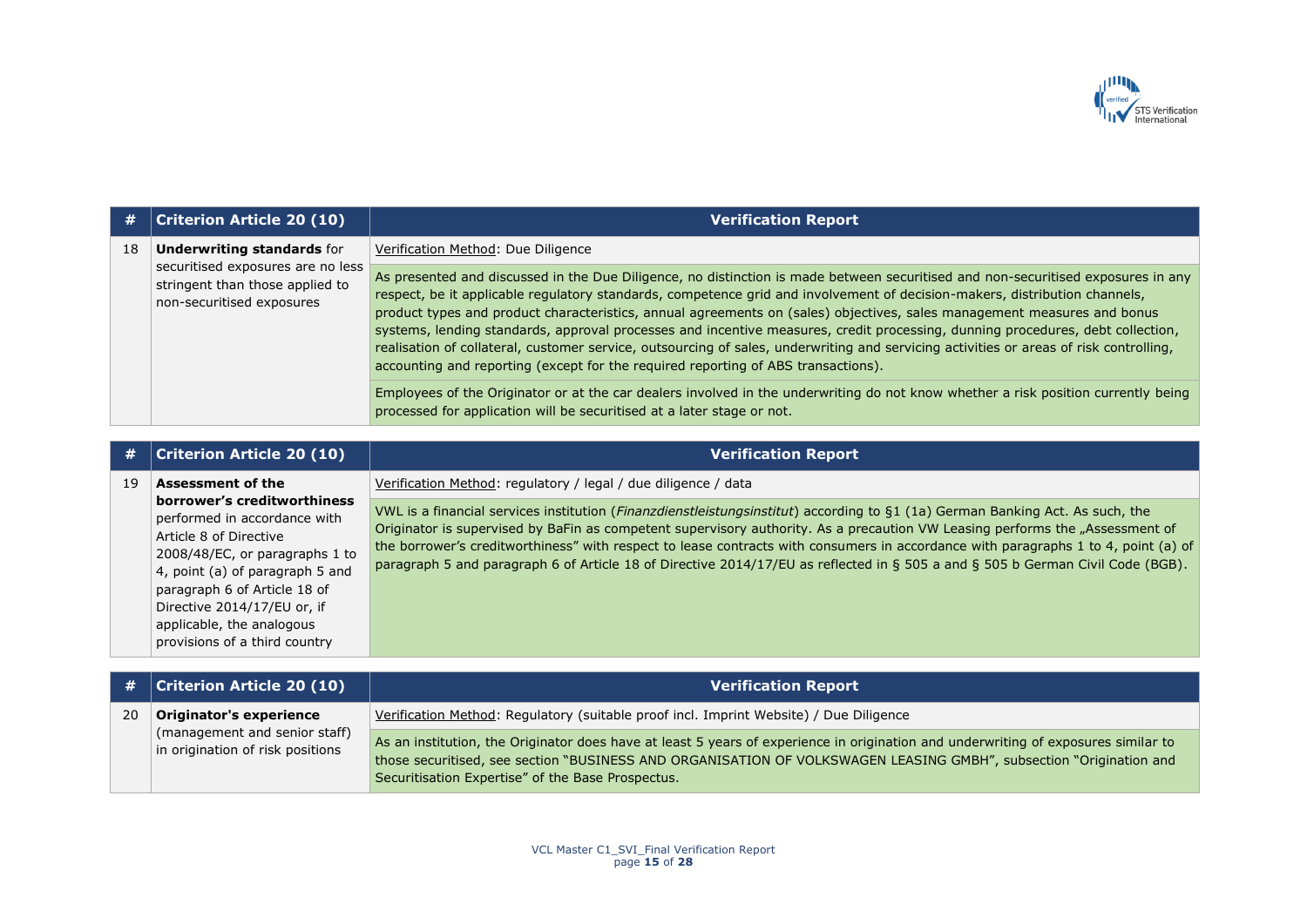

| #  | <b>Criterion Article 20 (11)</b>                                    | <b>Verification Report</b>                                                                                                                                                                                                                                                                                                                                                                                                                                                                                                                                                                                                                                                                                                                                                                                                                                                                                                                                                                                                                                                                                                                                                                                                                           |
|----|---------------------------------------------------------------------|------------------------------------------------------------------------------------------------------------------------------------------------------------------------------------------------------------------------------------------------------------------------------------------------------------------------------------------------------------------------------------------------------------------------------------------------------------------------------------------------------------------------------------------------------------------------------------------------------------------------------------------------------------------------------------------------------------------------------------------------------------------------------------------------------------------------------------------------------------------------------------------------------------------------------------------------------------------------------------------------------------------------------------------------------------------------------------------------------------------------------------------------------------------------------------------------------------------------------------------------------|
| 21 | The underlying exposures are                                        | Verification Method: Legal (Transaction documents)                                                                                                                                                                                                                                                                                                                                                                                                                                                                                                                                                                                                                                                                                                                                                                                                                                                                                                                                                                                                                                                                                                                                                                                                   |
|    | transferred without undue<br>delay after selection                  | The underlying exposures (both Initial Lease Receivables and Additional Lease Receivables) are transferred from the Seller to VCL<br>Master C1 without undue delay after selection.                                                                                                                                                                                                                                                                                                                                                                                                                                                                                                                                                                                                                                                                                                                                                                                                                                                                                                                                                                                                                                                                  |
|    |                                                                     |                                                                                                                                                                                                                                                                                                                                                                                                                                                                                                                                                                                                                                                                                                                                                                                                                                                                                                                                                                                                                                                                                                                                                                                                                                                      |
| #  | <b>Criterion Article 20 (11)</b>                                    | <b>Verification Report</b>                                                                                                                                                                                                                                                                                                                                                                                                                                                                                                                                                                                                                                                                                                                                                                                                                                                                                                                                                                                                                                                                                                                                                                                                                           |
| 22 | The underlying exposures do not                                     | Verification Method: Regulatory (suitable proof incl. Imprint Website) / Legal (Transaction documents) / Due Diligence                                                                                                                                                                                                                                                                                                                                                                                                                                                                                                                                                                                                                                                                                                                                                                                                                                                                                                                                                                                                                                                                                                                               |
|    | include any defaulted<br>exposures or to<br>debtors/guarantors with | The Originator is not an institution subject to Regulation (EU) 575/2013. It does, however, apply the requirements of Art. 178 (1)<br>by analogy, as presented in the Due Diligence and confirmed by the Originator.                                                                                                                                                                                                                                                                                                                                                                                                                                                                                                                                                                                                                                                                                                                                                                                                                                                                                                                                                                                                                                 |
|    | impaired creditworthiness                                           | The Originator warrants that the underlying exposures will not include lease receivables relating to exposures in default (i.e.<br>lessees who are past due more than 90 days on any material obligation to VWL or who VWL considers as unlikely to pay their<br>obligations to VWL) (see RPA, clause 6.2 (e) (i)). Furthermore, the underlying exposures will not include lease receivables relating<br>to credit impaired lessees or guarantors who have (1) been declared insolvent or had a court grant his creditors a final non-<br>appealable right of enforcement or material damages as a result of a missed payment within 3 years prior to the date of<br>origination or has undergone a debt-restructuring process with regard to his non-performing exposures within 3 years prior to the<br>transfer date of the underlying exposures to the SPV; (2) was, at the time of origination, on a public credit registry of persons<br>with adverse credit history; or (3) has a credit assessment or a credit score indicating that the risk of contractually agreed<br>payments not being made is significantly higher than for comparable receivables held by the Originator which are not securitised<br>(see RPA, clause 6.2 (e) (ii)). |
|    |                                                                     | The Originator represents, with regards to the question which sources of information it has used to identify defaulted exposures<br>and to determine if a lessees or guarantor is credit impaired, that it has obtained information (1) from the debtor on origination of<br>the exposures, (2) in the course of VWL's servicing of the exposures, or (3) from a third party, see clause 6.2 (e) (ii) of the RPA.<br>This is in line with the 'best knowledge' standard stipulated in the EBA Guidelines.                                                                                                                                                                                                                                                                                                                                                                                                                                                                                                                                                                                                                                                                                                                                            |
|    |                                                                     | Debtors and guarantors (i) declared insolvent and/or undergone a debt-restructuring process, or (ii) found on a public or other<br>credit registry of persons with adverse credit history are generally not eligible according to the underwriting policy, as discussed<br>in the Due Diligence.                                                                                                                                                                                                                                                                                                                                                                                                                                                                                                                                                                                                                                                                                                                                                                                                                                                                                                                                                     |
|    |                                                                     | The Originator has IT systems in place to ensure that defaulted exposures or exposures to debtors/guarantors with impaired<br>creditworthiness are excluded from the provisional or final pool cut.                                                                                                                                                                                                                                                                                                                                                                                                                                                                                                                                                                                                                                                                                                                                                                                                                                                                                                                                                                                                                                                  |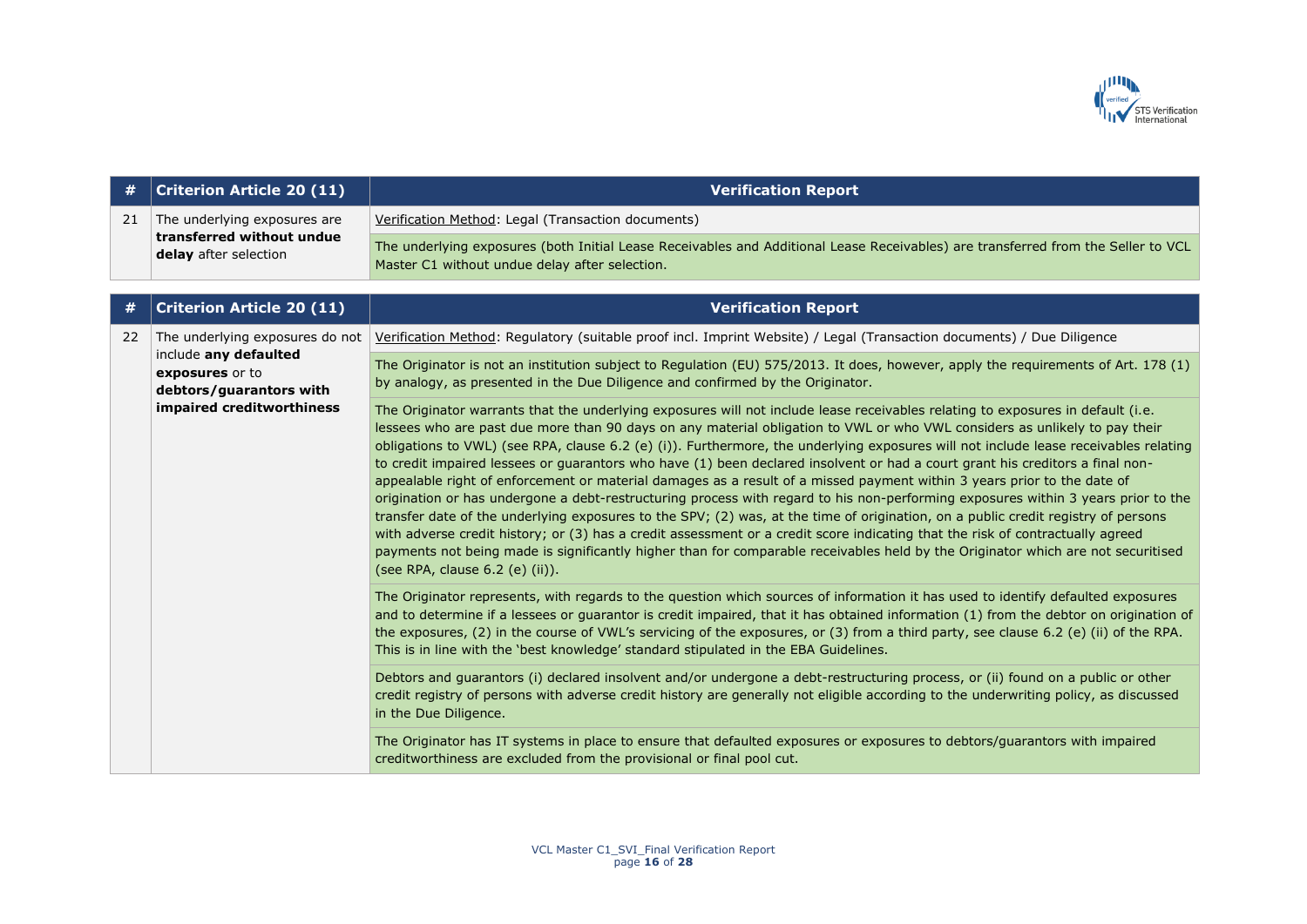

| #  | <b>Criterion Article 20 (11)</b>                                                                                                            | <b>Verification Report</b>                                                                                                                                                                                                                                                                                                                                                                                                                                                                                                                                                                                                                                     |
|----|---------------------------------------------------------------------------------------------------------------------------------------------|----------------------------------------------------------------------------------------------------------------------------------------------------------------------------------------------------------------------------------------------------------------------------------------------------------------------------------------------------------------------------------------------------------------------------------------------------------------------------------------------------------------------------------------------------------------------------------------------------------------------------------------------------------------|
| 23 | The risk positions do not have a                                                                                                            | Verification Method: Due Diligence                                                                                                                                                                                                                                                                                                                                                                                                                                                                                                                                                                                                                             |
|    | credit assessment or a credit<br>score that allows a significantly<br>higher default risk to be expec-<br>ted than for non-securitised risk | The most relevant factors determining the expected performance of the underlying exposures in the securitised portfolio are the<br>customer profile and credit bureau information (for private individuals), credit agencies' information and financial information (for<br>commercial clients) and past payment behaviour (for both). All of these factors have an impact on the credit score.                                                                                                                                                                                                                                                                |
|    | positions                                                                                                                                   | These factors are the same for securitised and non-securitised exposures due to the strictly random selection process.                                                                                                                                                                                                                                                                                                                                                                                                                                                                                                                                         |
|    |                                                                                                                                             | On this basis, it can be reasonably assumed that no worse performance should occur for securitised exposures for the term of the<br>Transaction.                                                                                                                                                                                                                                                                                                                                                                                                                                                                                                               |
|    |                                                                                                                                             | The requirement that the underlying exposures do not have a "credit assessment or a credit score indicating that the risk of<br>contractually agreed payments not being made is significantly higher than for comparable receivables held by the Originator<br>which are not securitised" is considered to be met as (i) the underlying exposures do not include exposures that are classified as<br>doubtful, impaired, non-performing or similar, and (ii) exposures whose credit quality (based on credit ratings or other credit<br>quality thresholds) significantly differs from the quality of other exposures ordinarily originated by the Originator. |

| #  | <b>Criterion Article 20 (12)</b>                                             | <b>Verification Report</b>                                                                                                                                                                                                                                                     |
|----|------------------------------------------------------------------------------|--------------------------------------------------------------------------------------------------------------------------------------------------------------------------------------------------------------------------------------------------------------------------------|
| 24 | At the time of the transfer, the<br>debtor has paid at least 1<br>instalment | Verification Method: Legal (Transaction documents) / Data (AuP Report)                                                                                                                                                                                                         |
|    |                                                                              | The Originator warrants that on the cut-off date at least 2 instalments have been paid in respect of each Lease Contract, see RPA,<br>clause $6.1$ (m).                                                                                                                        |
|    |                                                                              | The asset audit, whereby the audit company performs certain Agreed-upon Procedures with respect to the compliance of the<br>underlying exposures in a randomly selected sample (please also refer to #39, Article 22 (3)), covers the above mentioned<br>eligibility criteria. |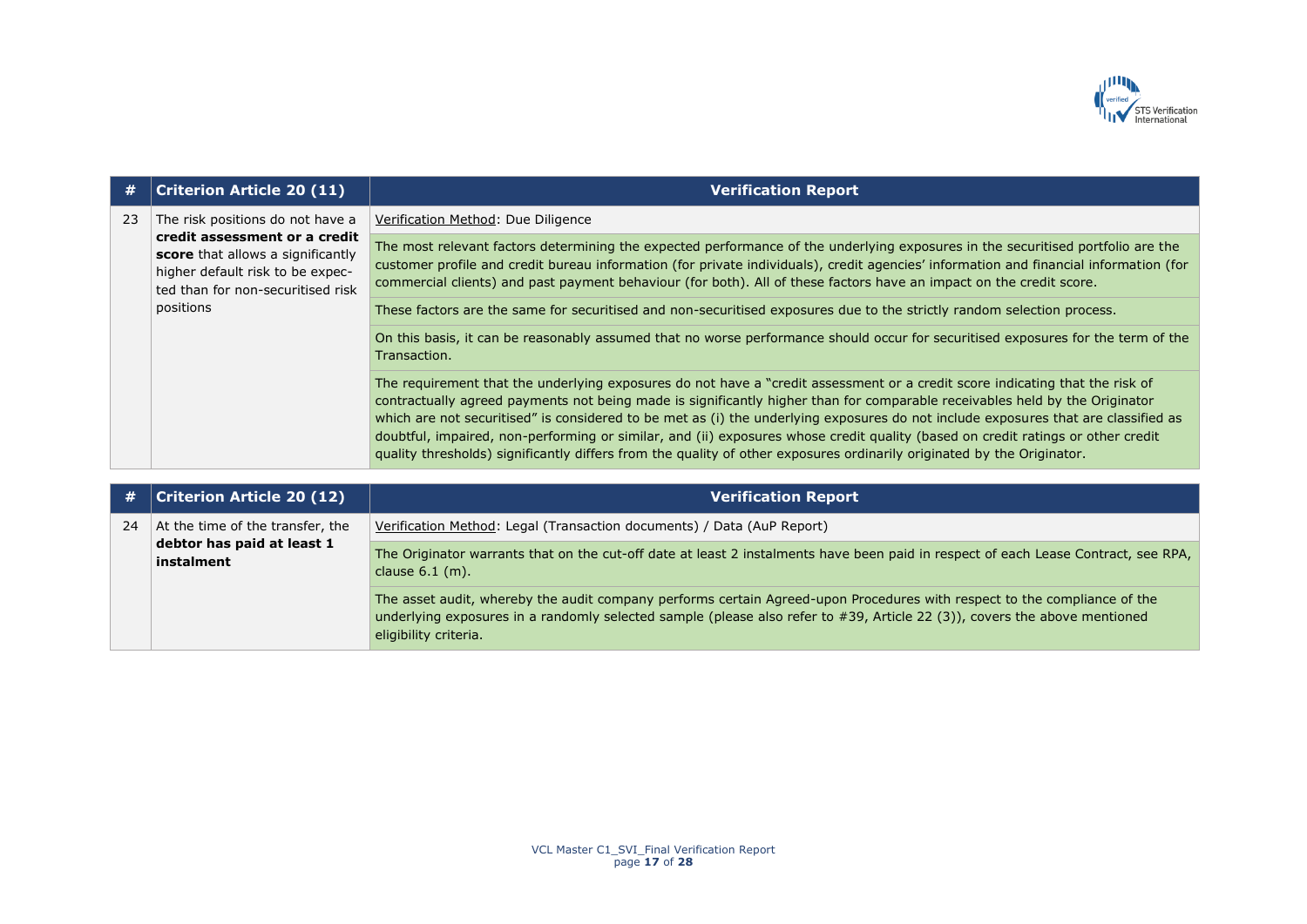

| #  | <b>Criterion Article 20 (13)</b>                                                                                                                                  | <b>Verification Report</b>                                                                                                                                                                                                                                                                                                                                                                                                                                                                                                                          |
|----|-------------------------------------------------------------------------------------------------------------------------------------------------------------------|-----------------------------------------------------------------------------------------------------------------------------------------------------------------------------------------------------------------------------------------------------------------------------------------------------------------------------------------------------------------------------------------------------------------------------------------------------------------------------------------------------------------------------------------------------|
| 25 | The repayment of the securi-<br>tisation position should not be<br>predominantly dependent on<br>the sale of assets collatera-<br>lising the underlying exposures | Verification Method: Legal (Transaction document) / Due Diligence / Data                                                                                                                                                                                                                                                                                                                                                                                                                                                                            |
|    |                                                                                                                                                                   | The Transaction does not, for the repayment of the securitisation positions, rely in any way on the sale of assets. This results<br>from the fact that the residual value (RV) portion of the lease contracts, which bears the potential risk that the value of the<br>underlying vehicle fluctuates, does not form part of the underlying exposures (also see above, #15, Art. 20 (8) of the<br>Securitisation Regulation).                                                                                                                        |
| #  | <b>Criterion Article 21 (1)</b>                                                                                                                                   | <b>Verification Report</b>                                                                                                                                                                                                                                                                                                                                                                                                                                                                                                                          |
| 26 | <b>Risk retention</b> (Art. 6.1 of the<br>Securitisation Regulation),<br>usually by the Originator                                                                | Verification Method: Legal (Transaction documents) / Due Diligence                                                                                                                                                                                                                                                                                                                                                                                                                                                                                  |
|    |                                                                                                                                                                   | Holder of risk retention: VWL as the Seller, see clause 8.3 of the Programme Agreement ("Retention of economic interest").                                                                                                                                                                                                                                                                                                                                                                                                                          |
|    |                                                                                                                                                                   | Type of risk retention: retention of randomly selected exposures of not less than 5% of the nominal value of the securitised<br>exposures, where such non-securitised exposures would otherwise have been securitised in the securitisation, in accordance with<br>Article 6 (3) (c) of Securitisation Regulation, see clause 8.3 of the Programme Agreement ("Retention of economic interest").                                                                                                                                                    |
|    |                                                                                                                                                                   | The Seller does select the risk retention pool and does earmark the selected receivables in its IT systems in a similar way as the<br>receivables that have actually been sold in the transaction. The procedures to select and earmark receivables both for the<br>retention pool cut and for the actual sale are documented and well established. In addition, they are subject to regular internal<br>and external auditing procedures. The same applies for the ongoing monthly reporting procedures, as confirmed during the Due<br>Diligence. |
|    |                                                                                                                                                                   | The Monthly Reports will also set out monthly confirmation regarding the continued holding the original retained exposures by the<br>Seller, as confirmed by the Originator.                                                                                                                                                                                                                                                                                                                                                                        |
|    |                                                                                                                                                                   | The legal obligation of the seller to hold the risk retention during the lifetime of the transaction is entered into according to clause<br>8.3 of the Programme Agreement ("Retention of economic interest").                                                                                                                                                                                                                                                                                                                                      |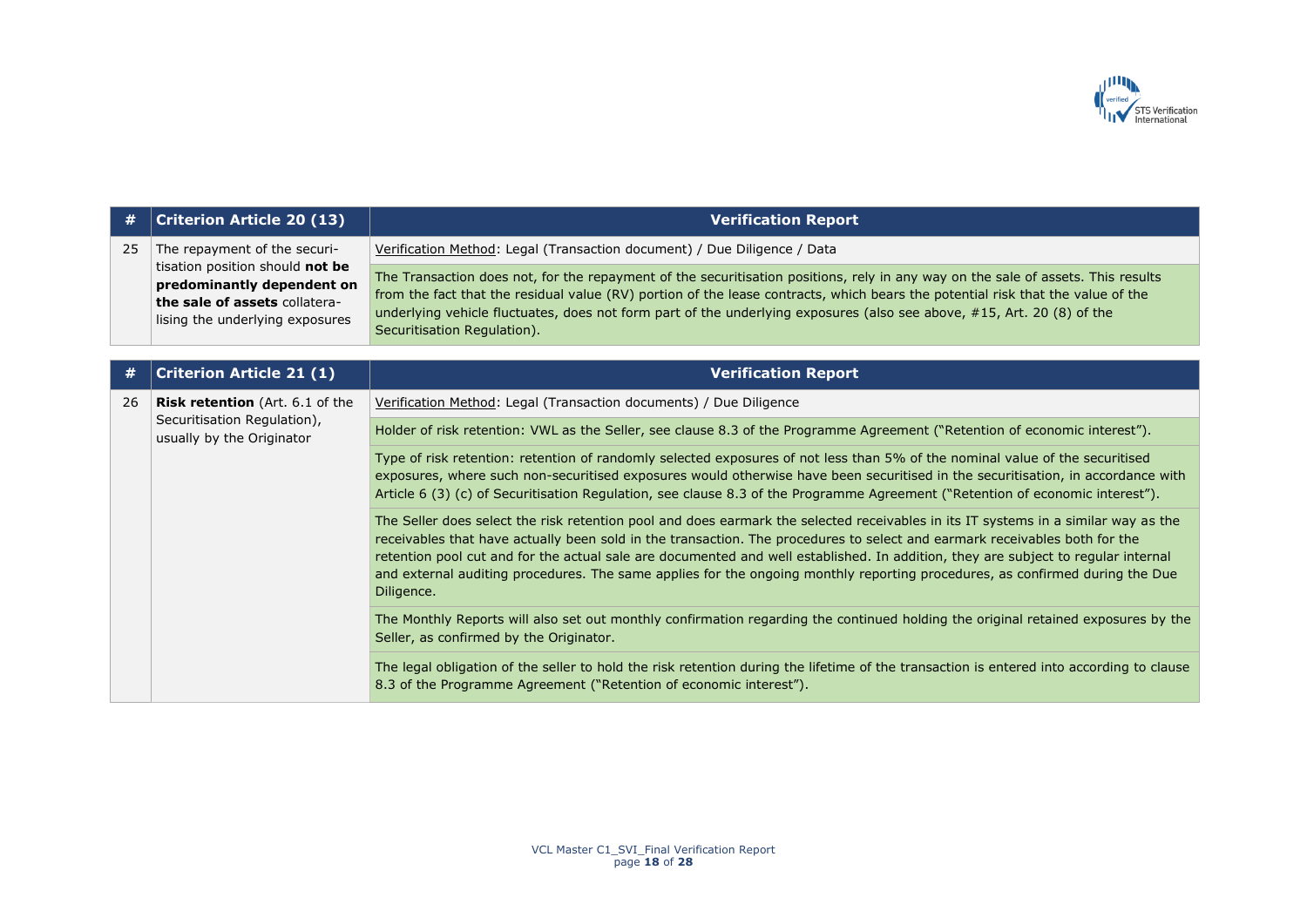

| #  | <b>Criterion Article 21 (2)</b>                                                                                                 | <b>Verification Report</b>                                                                                                                                                                                                                                                                                                                                                                                                                                                                                                                                                                                                                                                                                                                                                 |
|----|---------------------------------------------------------------------------------------------------------------------------------|----------------------------------------------------------------------------------------------------------------------------------------------------------------------------------------------------------------------------------------------------------------------------------------------------------------------------------------------------------------------------------------------------------------------------------------------------------------------------------------------------------------------------------------------------------------------------------------------------------------------------------------------------------------------------------------------------------------------------------------------------------------------------|
| 27 | <b>Appropriate hedging of</b><br>interest rate and currency risks,<br>no derivatives as underlying risk<br>positions $(I / II)$ | Verification Method: Due Diligence                                                                                                                                                                                                                                                                                                                                                                                                                                                                                                                                                                                                                                                                                                                                         |
|    |                                                                                                                                 | Since the Lease Receivables are fixed rate and the Class A Notes and the Class B Notes are floating rate, interest rate risks arise<br>from such mismatch. Both assets and liabilities of the Issuer are EUR denominated hence no currency risk occurs.                                                                                                                                                                                                                                                                                                                                                                                                                                                                                                                    |
|    |                                                                                                                                 | Interest rate risks are hedged appropriately with fixed-floating interest rate swaps (one swap for each of the Series of Notes)<br>where the swap notional is always equal to the outstanding notes' balance. All swap agreements contain a floor of zero for the 1-<br>M-Euribor plus spread, hence the hedging is appropriate, see section "SWAP AGREEMENTS AND SWAP COUNTERPARTIES" in the<br>Base Prospectus. The Swap Agreement is construed to fulfil the relevant Rating Agencies' criteria. In addition, the swap<br>agreements provide for provisions in case of a replacement of Euribor by €STR or another suitable generally used reference rate,<br>which should mitigate potential risks due to the expected IBOR transitions and change in reference rates. |
|    |                                                                                                                                 | No further risks in addition to interest rate risks are hedged under the interest rate hedge agreements.                                                                                                                                                                                                                                                                                                                                                                                                                                                                                                                                                                                                                                                                   |

| #  | <b>Criterion Article 21 (2)</b>                                                        | <b>Verification Report</b>                                                                                                                                                                                                                                                                                       |
|----|----------------------------------------------------------------------------------------|------------------------------------------------------------------------------------------------------------------------------------------------------------------------------------------------------------------------------------------------------------------------------------------------------------------|
| 28 | Appropriate hedging of interest                                                        | Verification Method: Legal (Transaction documents)                                                                                                                                                                                                                                                               |
|    | rate and currency risks, no<br>derivatives as underlying risk<br>positions $(II / II)$ | The legal instruments used by the Issuer to hedge interest rate risks are the Swap Agreements, see section "SWAP AGREEMENTS<br>AND SWAP COUNTERPARTY" of the Base Prospectus.                                                                                                                                    |
|    |                                                                                        | All swap agreements do consider any potential asset liability mismatch by referencing to the outstanding notes balance, and the<br>agreements are based on market standard ISDA Master Agreements, see section "ANNEX B MASTER DEFINITIONS SCHEDULE",<br>definitions of "Swap Agreement" of the Base Prospectus. |
|    |                                                                                        | The requirements for eligible swap counterparties are market standard in international finance, see section "SWAP AGREEMENTS"<br>AND SWAP COUNTERPARTY" of the Base Prospectus.                                                                                                                                  |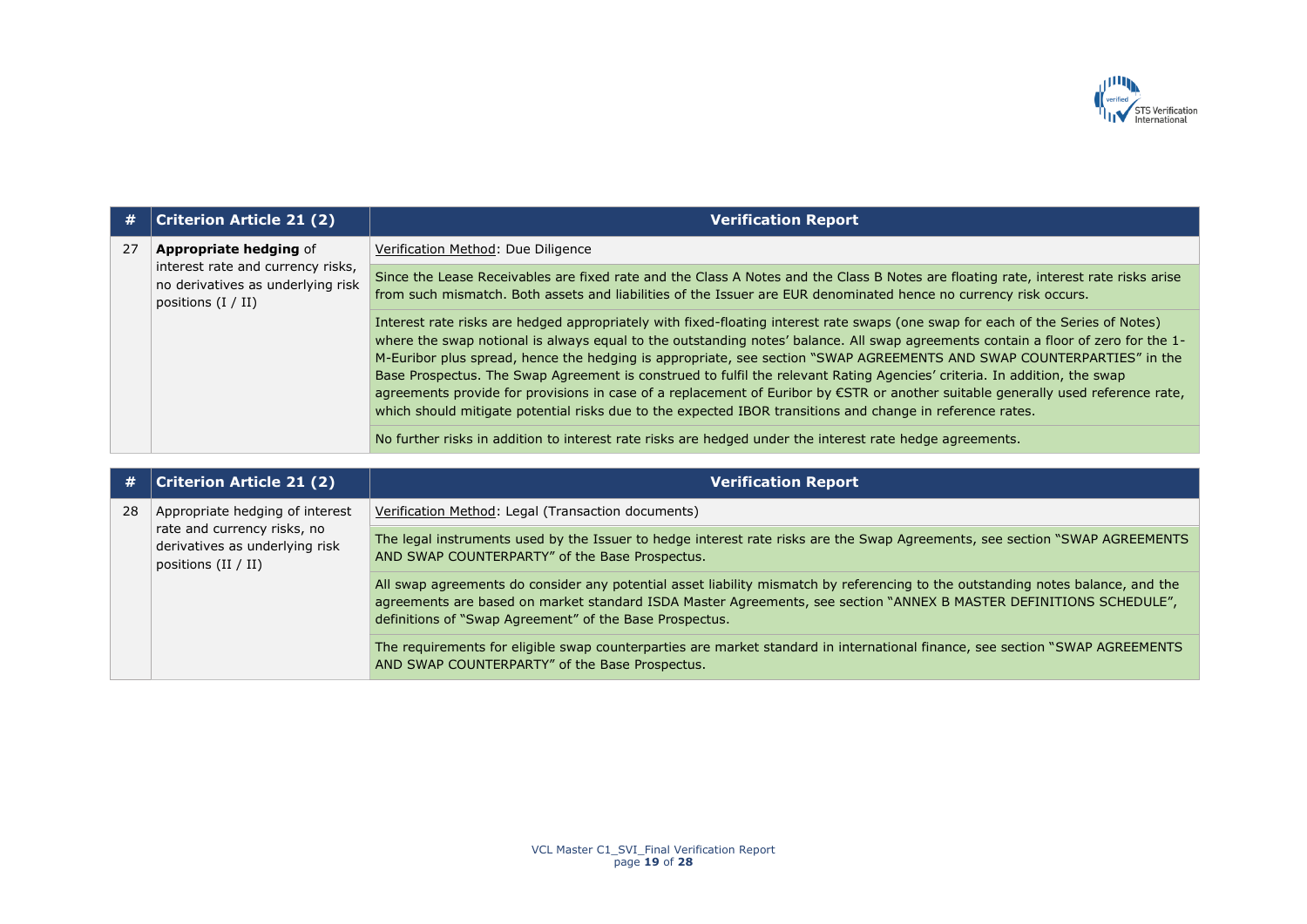

| #  | <b>Criterion Article 21 (3)</b>                         | <b>Verification Report</b>                                                                                                                                                                                                                                 |
|----|---------------------------------------------------------|------------------------------------------------------------------------------------------------------------------------------------------------------------------------------------------------------------------------------------------------------------|
| 29 | Generally used reference rates<br>for interest payments | Verification Method: Legal (Transaction documents)                                                                                                                                                                                                         |
|    |                                                         | No reference rates apply to the Purchased Receivables which bear fixed interest rates.                                                                                                                                                                     |
|    |                                                         | The Notes will bear interest at floating rates based on 1-M-Euribor, see sections "TERMS AND CONDITIONS OF THE CLASS A<br>NOTES" and "TERMS AND CONDITIONS OF THE CLASS B NOTES" of the Base Prospectus, constituting a market standard<br>reference rate. |
|    |                                                         | The interest for the Cash Accounts will be based on EONIA, also constituting a market standard reference rate.                                                                                                                                             |
|    |                                                         | Currency hedges are not provided for in the transaction structure.                                                                                                                                                                                         |
|    |                                                         |                                                                                                                                                                                                                                                            |
| #  | <b>Criterion Article 21 (4)</b>                         | <b>Verification Report</b>                                                                                                                                                                                                                                 |
| 30 | Requirements in the event of                            | Verification Method: Legal (Transaction documents)                                                                                                                                                                                                         |
|    | an enforcement or delivery of<br>an acceleration notice | After the occurrence of a Foreclosure Event:                                                                                                                                                                                                               |
|    |                                                         | - no cash will be retained with the Issuer, see section "TRUST AGREEMENT", subsection "Order of Priority" of the Base Prospectus.                                                                                                                          |
|    |                                                         | - the principal receipts from the underlying exposures will be used for the fully sequential amortisation of the securitisation<br>positions, see section "TRUST AGREEMENT", subsection "Order of Priority" of the Base Prospectus.                        |
|    |                                                         | - all creditors of a class of notes will be served equally.                                                                                                                                                                                                |
|    |                                                         | - interest and principal payments are first made for the Class A Notes and then interest and principal payments are made for the<br>Class B Notes, hence repayments are not reversed with regard to their seniority.                                       |
|    |                                                         | - no automatic liquidation or sale of risk positions or assets is provided for.                                                                                                                                                                            |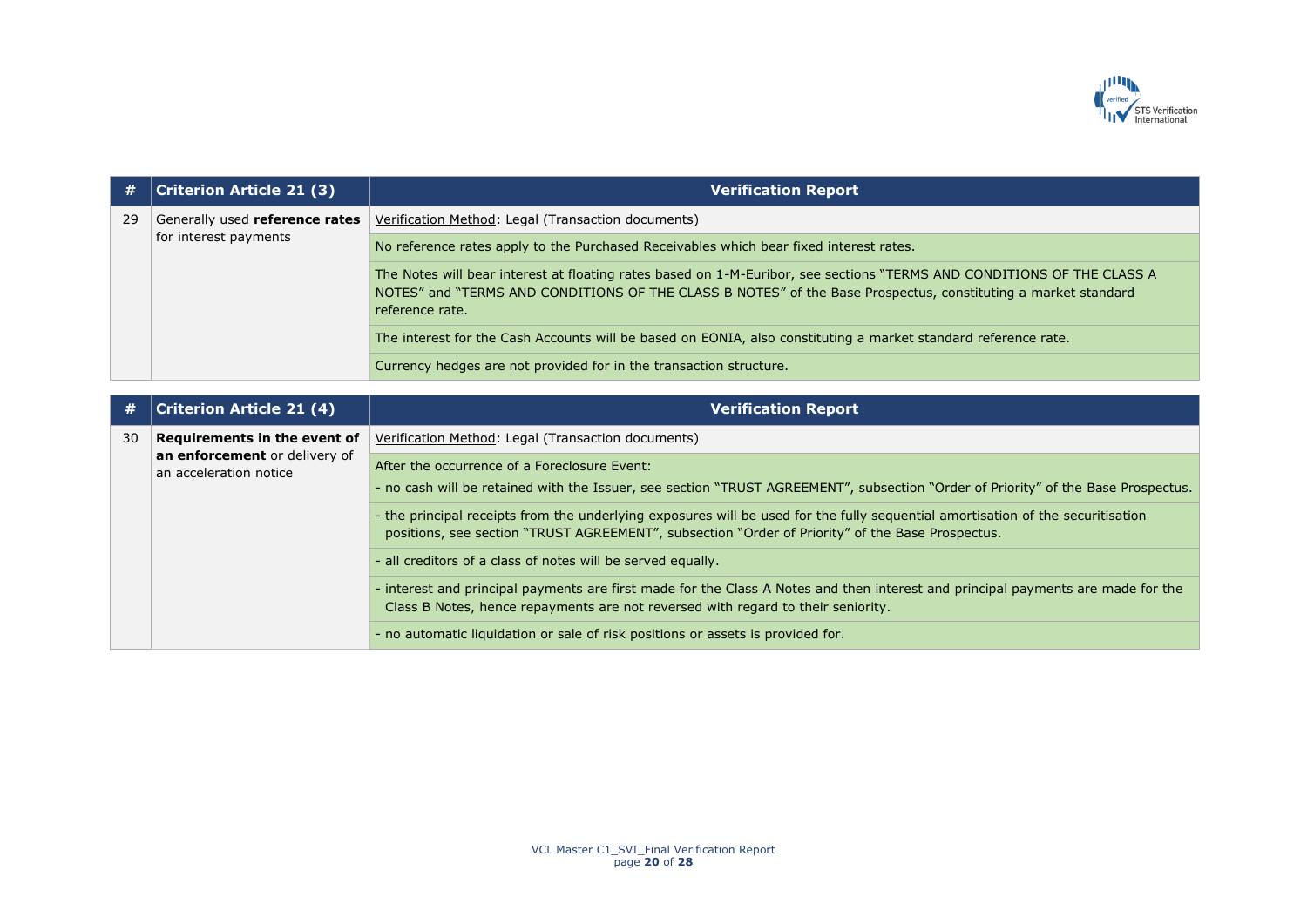

| #  | <b>Criterion Article 21 (5)</b>                                                                                                                                            | <b>Verification Report</b>                                                                                                                                                                                                                                                                                                                   |
|----|----------------------------------------------------------------------------------------------------------------------------------------------------------------------------|----------------------------------------------------------------------------------------------------------------------------------------------------------------------------------------------------------------------------------------------------------------------------------------------------------------------------------------------|
| 31 | Sequential repayment as fall-<br>back in the event of a deterio-<br>ration in portfolio quality for<br>Transactions that feature a non-<br>sequential priority of payments | Verification Method: Legal (Transaction documents)                                                                                                                                                                                                                                                                                           |
|    |                                                                                                                                                                            | As usual in VCL transactions, the amortisation structure does provide for a pro-rata amortisation subject to the performance of<br>the underlying portfolio and after the initial credit enhancement has increased to the required levels.                                                                                                   |
|    |                                                                                                                                                                            | The amortisation concept is based on the Class A/B Principal Payment Amounts, the Class A/B Targeted Note Balances, the Class<br>A/B Targeted Overcollateralization Amounts and the Class A/B Targeted Overcollateralization Percentages, see the respective<br>definitions in section "MASTER DEFINITIONS SCHEDULE" of the Base Prospectus. |
|    |                                                                                                                                                                            | Performance triggers specifying if and to what extent a pro-rata amortisation can occur are based on the dynamic net loss ratio as<br>specified in the Credit Enhancement Increase Condition, see the respective definition in section "ANNEX B MASTER DEFINITIONS<br>SCHEDULE" of the Base Prospectus.                                      |
|    |                                                                                                                                                                            | Upon occurrence of a Credit Enhancement Increase Condition the amortisation switches back to fully sequential.                                                                                                                                                                                                                               |
|    |                                                                                                                                                                            | The occurrence of a Credit Enhancement Increase Condition is not reversible, see the definition of Class A Targeted<br>Overcollateralization Percentage in section "ANNEX B MASTER DEFINITIONS SCHEDULE" of the Base Prospectus.                                                                                                             |
|    |                                                                                                                                                                            | As a result of the above, SVI is convinced that the amortisation mechanism complies with Art. 22 (5) of the Securitisation<br>Regulation.                                                                                                                                                                                                    |
| #  | <b>Criterion Article 21 (6)</b>                                                                                                                                            | <b>Verification Report</b>                                                                                                                                                                                                                                                                                                                   |

| 32 | Early amortisation provisions or<br>triggers for termination of the<br>revolving phase to include at<br>least the following: | Verification Method: Legal (Transaction documents)                                                                                                                                                                                                                                                                                                                                 |
|----|------------------------------------------------------------------------------------------------------------------------------|------------------------------------------------------------------------------------------------------------------------------------------------------------------------------------------------------------------------------------------------------------------------------------------------------------------------------------------------------------------------------------|
|    |                                                                                                                              | General: The Issuer will only be allowed to purchase Additional Lease Receivables until an Early Amortisation Event (see definition<br>in section "ANNEX B MASTER DEFINITIONS SCHEDULE" in the Base Prospectus) has occurred. Thus, the revolving period will end<br>upon the occurrence of an Early Amortisation Event. The following events trigger an Early Amortisation Event: |
|    | a) deterioration in the credit<br>quality of the underlying<br>exposures below a predefined<br>threshold                     | A deterioration in the credit quality of the Purchased Receivables to or below a predetermined threshold (as set out in item (iii) of<br>the definition of Early Amortisation Event).                                                                                                                                                                                              |
|    | b) insolvency-related events in<br>relation to the Originator or<br>the Servicer                                             | The occurrence of an insolvency-related event with regard to the Originator or the Servicer (as set out in item (i) and item (vi) of<br>the definition of Early Amortisation Event).                                                                                                                                                                                               |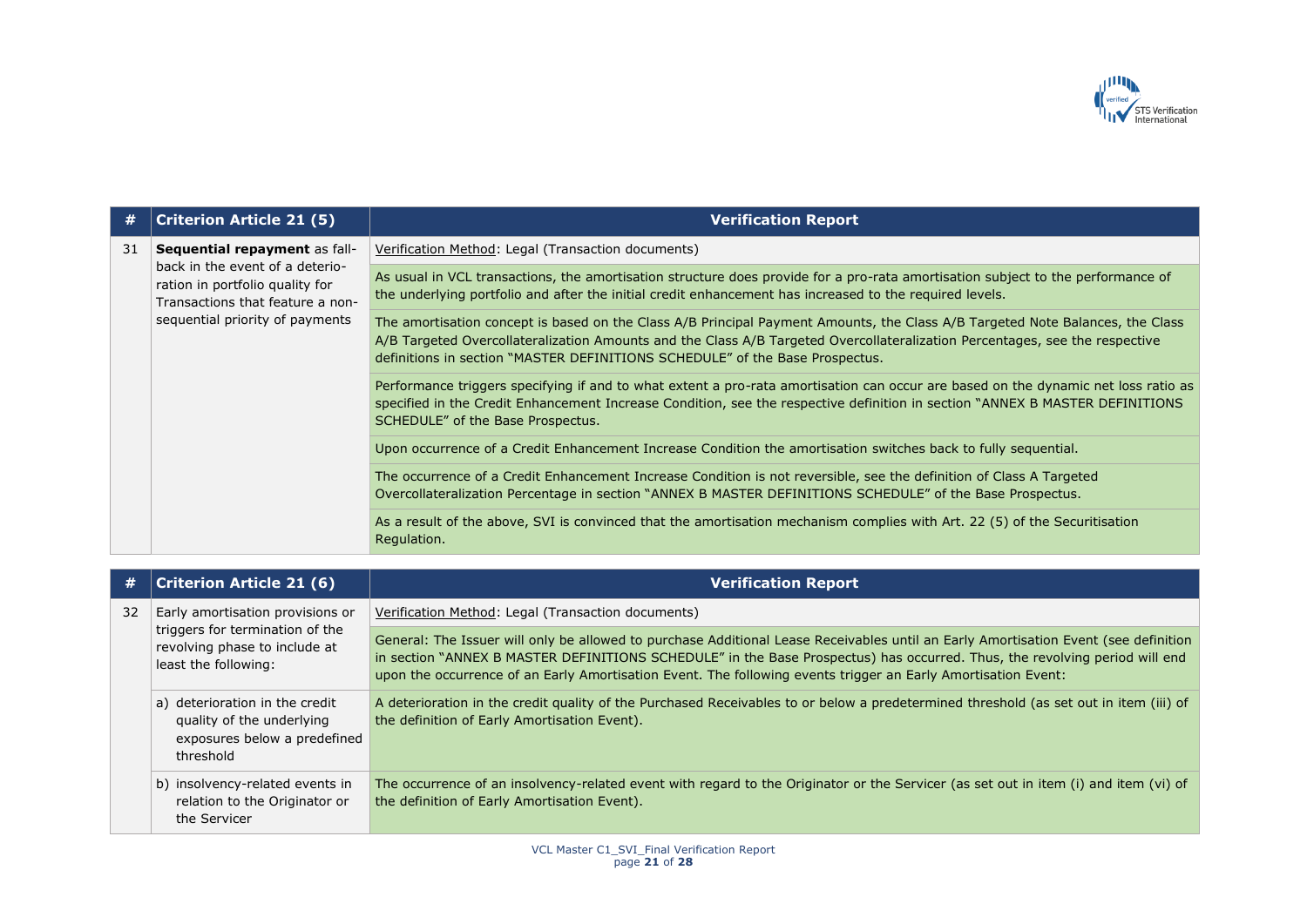

| c) decline in value of the under-<br>lying exposures below a<br>predefined threshold | The value of the Purchased Receivables held by the Issuer falls below a predetermined threshold (early amortisation event as set<br>out in item (v) of the definition of Early Amortisation Event). |
|--------------------------------------------------------------------------------------|-----------------------------------------------------------------------------------------------------------------------------------------------------------------------------------------------------|
| d) failure to generate sufficient<br>new underlying exposures                        | A failure to generate sufficient new Additional Lease Receivables that meet the predetermined credit quality (as set out in item (ii)<br>of the definition of Early Amortisation Event).            |
| for replenishments under<br>revolving Transactions                                   |                                                                                                                                                                                                     |

| #  | <b>Criterion Article 21 (7)</b>                                                                                                                                                        | <b>Verification Report</b>                                                                                                                                                                                                                                                                                                                                                                                                                                                                                                           |
|----|----------------------------------------------------------------------------------------------------------------------------------------------------------------------------------------|--------------------------------------------------------------------------------------------------------------------------------------------------------------------------------------------------------------------------------------------------------------------------------------------------------------------------------------------------------------------------------------------------------------------------------------------------------------------------------------------------------------------------------------|
| 33 | <b>Clear rules</b> in the Transaction<br>documentation regarding<br>obligations, tasks and respon-<br>sibilities of the Servicer, trustees<br>and other ancillary service<br>providers | Verification Method: Legal (Transaction documents)                                                                                                                                                                                                                                                                                                                                                                                                                                                                                   |
|    |                                                                                                                                                                                        | The Servicing Agreement provides for a clear specification of the contractual obligations, duties and responsibilities of the<br>servicer, especially with regard to the servicing, monitoring, reporting and monthly advances to mitigate for commingling risk, as<br>well as the provisions for a potential replacement in case of a Servicer Replacement Event, see summary of the Servicing<br>Agreement in section "ADMINISTRATION OF THE PURCHASED LEASE RECEIVABLES UNDER THE SERVICING AGREEMENT" of the<br>Base Prospectus. |
|    |                                                                                                                                                                                        | Similar provisions for the obligations, duties and responsibilities are provided for the following parties, see the respective<br>descriptions in the Base Prospectus:                                                                                                                                                                                                                                                                                                                                                               |
|    |                                                                                                                                                                                        | Issuer (see section "THE ISSUER" of the Base Prospectus.)                                                                                                                                                                                                                                                                                                                                                                                                                                                                            |
|    |                                                                                                                                                                                        | Security Trustee (see section "TRUST AGREEMENT", subsection "Part C. Duties of the Security Trustee prior to occurrence of<br>the Foreclosure Event" of the Base Prospectus)                                                                                                                                                                                                                                                                                                                                                         |
|    |                                                                                                                                                                                        | • Account Bank, Cash Administrator and Calculation Agent (see sections "ACCOUNT BANK AND CASH ADMINISTRATOR" and<br>"CALCULATION AGENT AND REGISTRAR" of the Base Prospectus)                                                                                                                                                                                                                                                                                                                                                        |
|    |                                                                                                                                                                                        | Corporate Administration (see section "CORPORATE ADMINISTRATION AND ACCOUNTS" of the Base Prospectus)                                                                                                                                                                                                                                                                                                                                                                                                                                |
|    |                                                                                                                                                                                        | Also, detailed provisions exist for the obligations, duties and responsibilities of the Swap counterparty (see sections "SWAP<br>AGREEMENTS AND SWAP COUNTERPARTIES" and the definition of "Eligible Swap Counterparty" in section "ANNEX B MASTER<br>DEFINITIONS SCHEDULE" of the Base Prospectus)                                                                                                                                                                                                                                  |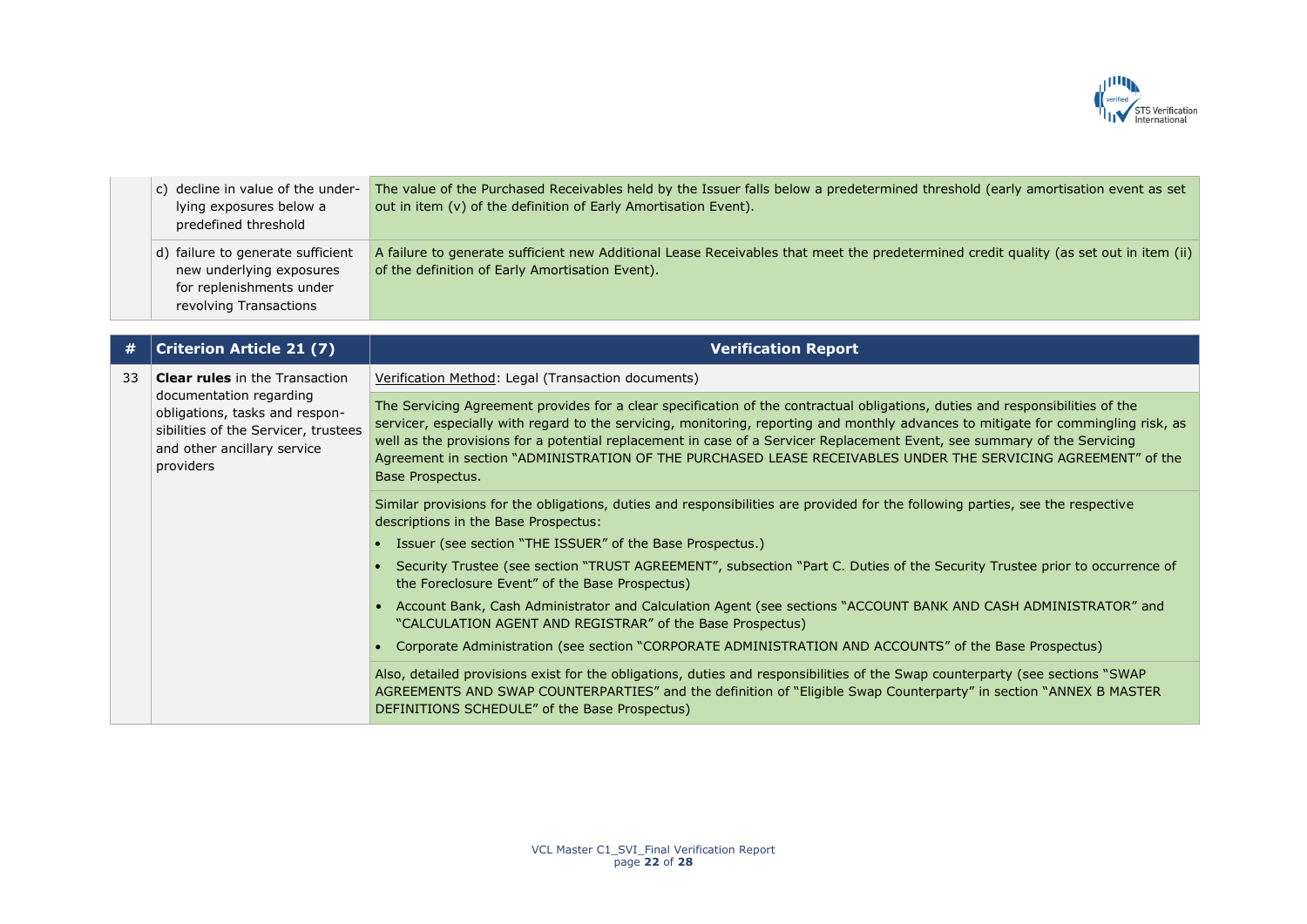

| #  | <b>Criterion Article 21 (8)</b>                                                                                                                    | <b>Verification Report</b>                                                                                                                                                                                                                                                                        |
|----|----------------------------------------------------------------------------------------------------------------------------------------------------|---------------------------------------------------------------------------------------------------------------------------------------------------------------------------------------------------------------------------------------------------------------------------------------------------|
| 34 | <b>Experience of the Servicer</b><br>(management and senior staff)<br>in the servicing of exposures of<br>a similar nature to those<br>securitised | Verification Method: Regulatory (suitable proof) / Legal (Transaction documents) / Due Diligence                                                                                                                                                                                                  |
|    |                                                                                                                                                    | Volkswagen Leasing GmbH is a regulated financial institution according to § 1 Abs. 1a KWG with BaFin as regulatory authority.                                                                                                                                                                     |
|    |                                                                                                                                                    | The Base Prospectus contains information on the experience of VWL as a seller and servicer. VWL has been successfully doing<br>securitisations of lease receivables since 2004 and the management has sufficient experience.                                                                      |
|    |                                                                                                                                                    | The experience of the Managements Board and Senior Staff is summarised in section "BUSINESS AND ORGANISATION OF<br>VOLKSWAGEN LEASING GMBH", subsection "Origination and Securitisation Expertise" of the Base Prospectus.                                                                        |
|    |                                                                                                                                                    | As a result, VWL as servicer is deemed to have the relevant expertise as an entity being active as servicer of lease receivables for<br>the last seven decades and as servicer of lease receivables securitisations for 15 years, and no contrary findings were observed in<br>the due diligence. |

| $\#$   Criterion Article 21 (8)  | <b>Verification Report</b>                                                                                                |
|----------------------------------|---------------------------------------------------------------------------------------------------------------------------|
| Appropriate and well documen-    | Verification Method: Regulatory (suitable proof) / Due Diligence                                                          |
| ted risk management and          |                                                                                                                           |
| service policies, procedures and | As a result of the regulatory status (see #34 above), VWL has well established procedures with regard to risk management, |
| controls                         | servicing and internal control systems in place, and no contrary findings were observed in the due diligence.             |

| #  | <b>Criterion Article 21 (9)</b>                                                                                                                                                       | <b>Verification Report</b>                                                                                                                                                                                                                                                                                                                                                                                                                                             |
|----|---------------------------------------------------------------------------------------------------------------------------------------------------------------------------------------|------------------------------------------------------------------------------------------------------------------------------------------------------------------------------------------------------------------------------------------------------------------------------------------------------------------------------------------------------------------------------------------------------------------------------------------------------------------------|
| 36 | Clear and coherent definitions,<br>regulations and possible<br>measures with regard to the<br>servicing of non-performing<br>exposures, specification of the<br>priorities of payment | Verification Method: Legal (Transaction documents) / Due Diligence                                                                                                                                                                                                                                                                                                                                                                                                     |
|    |                                                                                                                                                                                       | The description of the business procedures of VWL (see section "BUSINESS PROCEDURES OF VOLKSWAGEN LEASING GMBH" of<br>the Base Prospectus) and the Servicing Agreement (as summarised in the section "ADMINISTRATION OF THE PURCHASED LEASE<br>RECEIVABLES UNDER THE SERVICING AGREEMENT" of the Base Prospectus) contain a description of procedures related to:<br>Negotiation of the Lease Contract and Appraisal of the Creditworthiness of the Prospective Lessee |
|    |                                                                                                                                                                                       | <b>Debts Management</b><br><b>Collection Centre</b>                                                                                                                                                                                                                                                                                                                                                                                                                    |
|    |                                                                                                                                                                                       | Procedure<br>Write-Off<br><b>Internal Audit</b><br><b>Commingling of Collections</b>                                                                                                                                                                                                                                                                                                                                                                                   |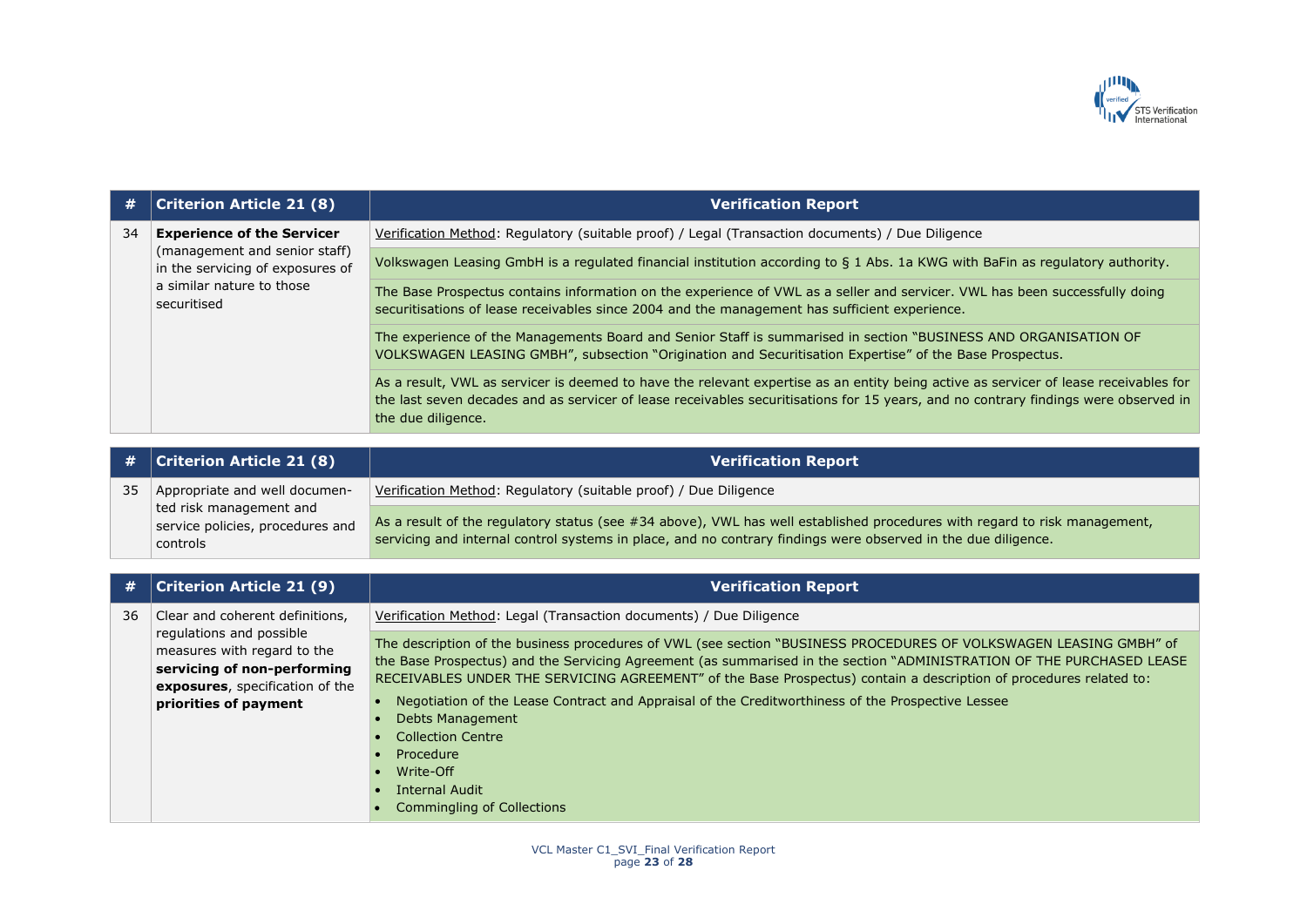

The loss definition used in the transaction is based on the Write-off ("Written Off Purchased Lease Receivables") and this definition is consistently used in the Base Prospectus, especially with respect to the 12-Months Average Dynamic Net Loss Ratio and with respect to the question whether the Credit Enhancement Increase Condition is in effect. The investor report provides inter alia for the monthly reporting of the status of the Credit Enhancement Increase Conditions. The Transaction documentation clearly specifies the priorities of payment (Pre-Enforcement Priority of Payments and Post-Enforcement Priority of Payments), see section "OVERVIEW OF THE TERMS AND CONDITIONS OF THE NOTES" of the Base Prospectus, and the events which trigger changes in such priorities of payment, see definition of "Enforcement Event" in the section "Annex B. MASTER DEFINITIONS SCHEDULE" of the Base Prospectus.

| #  | <b>Criterion Article 21 (10)</b>                                 | <b>Verification Report</b>                                                                                                                                                                                                                                                                                                                                                                                                                                                                                                                                                                                                                                                                                                                                                                                        |
|----|------------------------------------------------------------------|-------------------------------------------------------------------------------------------------------------------------------------------------------------------------------------------------------------------------------------------------------------------------------------------------------------------------------------------------------------------------------------------------------------------------------------------------------------------------------------------------------------------------------------------------------------------------------------------------------------------------------------------------------------------------------------------------------------------------------------------------------------------------------------------------------------------|
| 37 | Clear rules in the event of                                      | Verification Method: Regulatory / Legal (Transaction documents)                                                                                                                                                                                                                                                                                                                                                                                                                                                                                                                                                                                                                                                                                                                                                   |
|    | <b>conflicts</b> between the different<br>classes of noteholders | The notes are issued on the basis of the German Act on Debt Securities (Gesetz über Schuldverschreibungen aus<br>Gesamtemissionen - SchVG), see section "TERMS AND CONDITIONS OF THE CLASS A NOTES", subsection "Miscellaneous" and<br>section "TERMS AND CONDITIONS OF THE CLASS B NOTES", subsection "Miscellaneous" and section "ANNEX A. TRUST<br>AGREEMENT", subsection "Part K. Miscellaneous Provisions" of the Base Prospectus, enabling noteholders to take resolutions<br>within one class of notes. In addition, section "ANNEX A. TRUST AGREEMENT", subsection "Part E. Accounts, Order of Priority"<br>provides for clear instructions for the trustee as regards the treatment of the interests of different classes of notes and their<br>ranking in line with the applicable Priority of Payments |

| #  | <b>Criterion Article 22 (1)</b>                                     | <b>Verification Report</b>                                                                                                                                                                                                                                                                                                                                                                                                                                                                                                                                                                                                                                           |
|----|---------------------------------------------------------------------|----------------------------------------------------------------------------------------------------------------------------------------------------------------------------------------------------------------------------------------------------------------------------------------------------------------------------------------------------------------------------------------------------------------------------------------------------------------------------------------------------------------------------------------------------------------------------------------------------------------------------------------------------------------------|
| 38 | Provision of <b>historical perfor-</b><br>mance data before pricing | Verification Method: Legal (Transaction document) / Due Diligence                                                                                                                                                                                                                                                                                                                                                                                                                                                                                                                                                                                                    |
|    |                                                                     | The historical performance data provided by the Originator include the following areas:                                                                                                                                                                                                                                                                                                                                                                                                                                                                                                                                                                              |
|    |                                                                     | a) Losses (i.e. net losses after recoveries) in static format (covering the period from July 2011 until June 2021)                                                                                                                                                                                                                                                                                                                                                                                                                                                                                                                                                   |
|    |                                                                     | It should be noted that these net losses (calculated by deducting the vehicle sales proceeds and other recoveries from the<br>outstanding balance of the respective leases contract up to the final write-off of the lease contract) have been provided by the<br>Originator in a detailed and consistent manner for the overall portfolio of substantially similar auto lease contracts covering a<br>meaningful period of the credit cycle. The approach using write-off data is consistent with the business procedures of the<br>Originator and the well documented processes for servicing of non-performing auto lease contracts until the point of write-off. |
|    |                                                                     | Additionally, the Originator discloses very detailed information on a single contract basis as part of the monthly investor<br>reports for all outstanding VCL securitisations, see the link to the website of the Originator as shown below. These data allow                                                                                                                                                                                                                                                                                                                                                                                                       |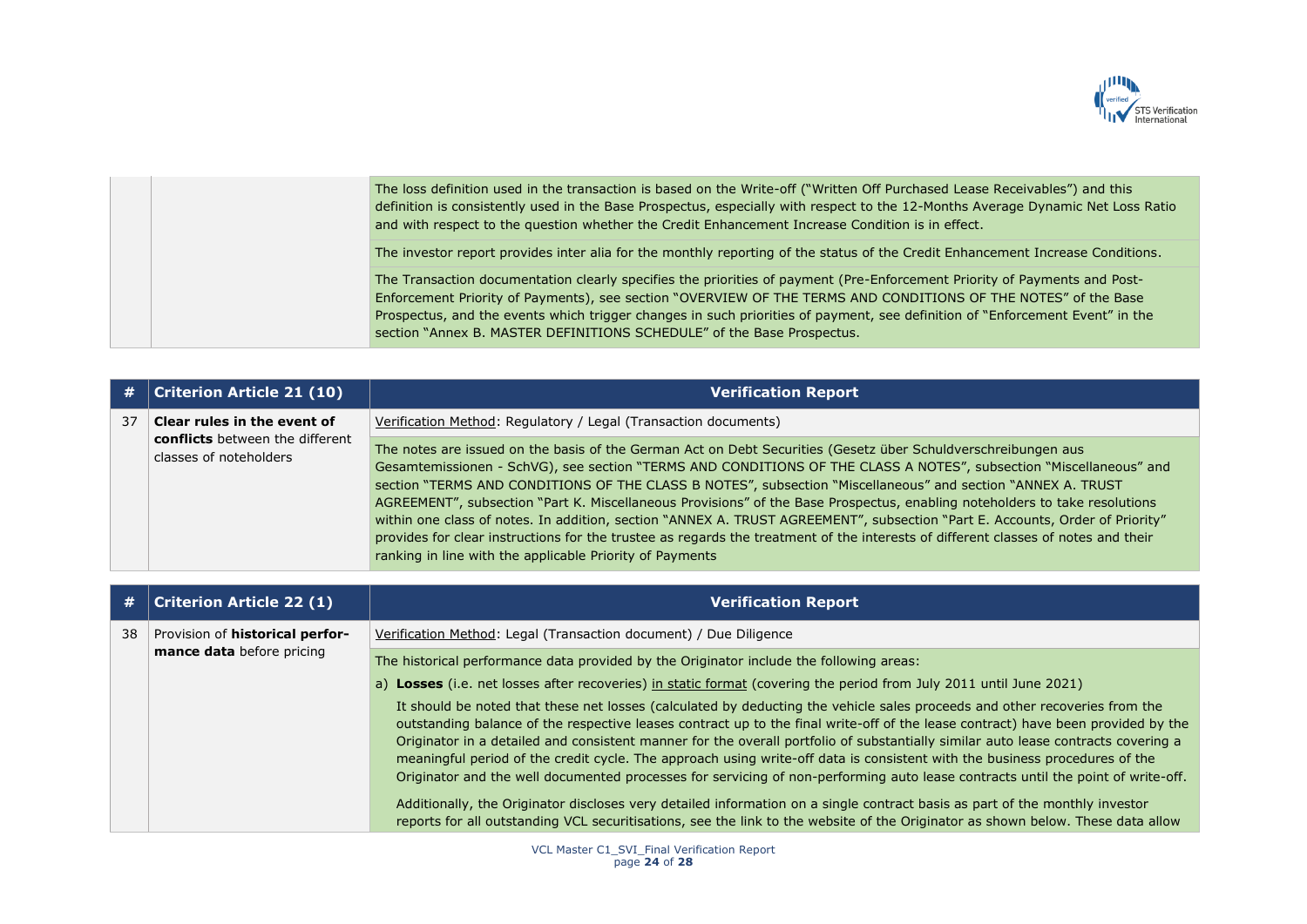

| to derive and analyse in detail the information on the recovery proceeds from the vehicle disposal, other recoveries,<br>breakdown by region, brand, customer type (corporate/retail), vehicle type (new, used, demonstration vehicle) as well as date<br>of origination and date of default. As a result, information about static or dynamic defaults (i.e. gross losses before recoveries)<br>is disclosed.<br>https://www.vwfsag.de/de/home/investor_relations/Volkswagen_Leasing_GmbH/refinanzierung/asset_backed_securities.html |
|----------------------------------------------------------------------------------------------------------------------------------------------------------------------------------------------------------------------------------------------------------------------------------------------------------------------------------------------------------------------------------------------------------------------------------------------------------------------------------------------------------------------------------------|
| b) Losses (i.e. net losses after recoveries) in dynamic format (covering the period from March 2011 until June 2021)<br>c) <b>Delinquencies</b> (covering the period from January 2010 until June 2021)                                                                                                                                                                                                                                                                                                                                |
| In addition, data on historic prepayments in relation to both VCL Master C1 and other VCL transactions (e.g. VCL 28-33) is<br>provided on the above-mentioned reporting website.                                                                                                                                                                                                                                                                                                                                                       |
| The data history, which is provided prior to pricing, covers a substantially longer period than the minimum of at least 5 years<br>required under Article 22 (1) of the Securitisation Regulation, see section "Description of the Portfolio", subsection "Historical<br>Performance Data" of the Base Prospectus.                                                                                                                                                                                                                     |
| Given that the most relevant factors determining the expected performance of the underlying exposures in the securitised<br>portfolio, namely the factors described in #23, are the same to the overall portfolio for which the above mentioned historical<br>performance data have been procured, comparability between the securitised portfolio and the Originator's overall portfolio<br>("substantially similar exposures") is ensured.                                                                                           |

| #  | <b>Criterion Article 22 (2)</b>                                                                                                                                  | <b>Verification Report</b>                                                                                                                                                                                                                                                                                                                                                                                                                                                                                                                                             |
|----|------------------------------------------------------------------------------------------------------------------------------------------------------------------|------------------------------------------------------------------------------------------------------------------------------------------------------------------------------------------------------------------------------------------------------------------------------------------------------------------------------------------------------------------------------------------------------------------------------------------------------------------------------------------------------------------------------------------------------------------------|
| 39 | Performance of an <b>asset audit</b><br>on the basis of a sample and<br>defined audit steps (Agreed upon<br>Procedures, AuP) by an external<br>independent party | Verification Method: Legal (AuP Report)                                                                                                                                                                                                                                                                                                                                                                                                                                                                                                                                |
|    |                                                                                                                                                                  | The Originator has mandated a qualified and experienced audit firm to perform the asset audit followed by the audit firm. The<br>asset audit and the AuP include both of the following:                                                                                                                                                                                                                                                                                                                                                                                |
|    |                                                                                                                                                                  | a) a verification of the compliance of the underlying exposures in the portfolio with the key eligibility criteria (the " <b>Eligibility</b><br><b>Criteria Verification"); and</b>                                                                                                                                                                                                                                                                                                                                                                                    |
|    |                                                                                                                                                                  | b) verification that the data disclosed to investors in the Base Prospectus dated 22 September 2021 in respect of the underlying<br>exposures is accurate (the "OC Data Verification").                                                                                                                                                                                                                                                                                                                                                                                |
|    |                                                                                                                                                                  | The sample drawn for the Eligibility Criteria Verification is representative of the securitised portfolio, based on the pool cut dated<br>30 June 2021. This is ensured by a sufficiently large sample and random selection, applying a 95% confidence level. The draft<br>report prepared by the audit firm with regards to the Eligibility Criteria Verification has been made available to SVI on 11 August<br>2021. The draft report confirms that the Eligibility Criteria Verification has occurred and that no significant adverse findings have<br>been found. |
|    |                                                                                                                                                                  | The OC Data Verification was performed by the audit firm based on the pool dated 31 August 2021. This verification has been<br>based on all underlying exposures (contract level data) and the scope comprises (i) verification that the Weighted Average Life of                                                                                                                                                                                                                                                                                                      |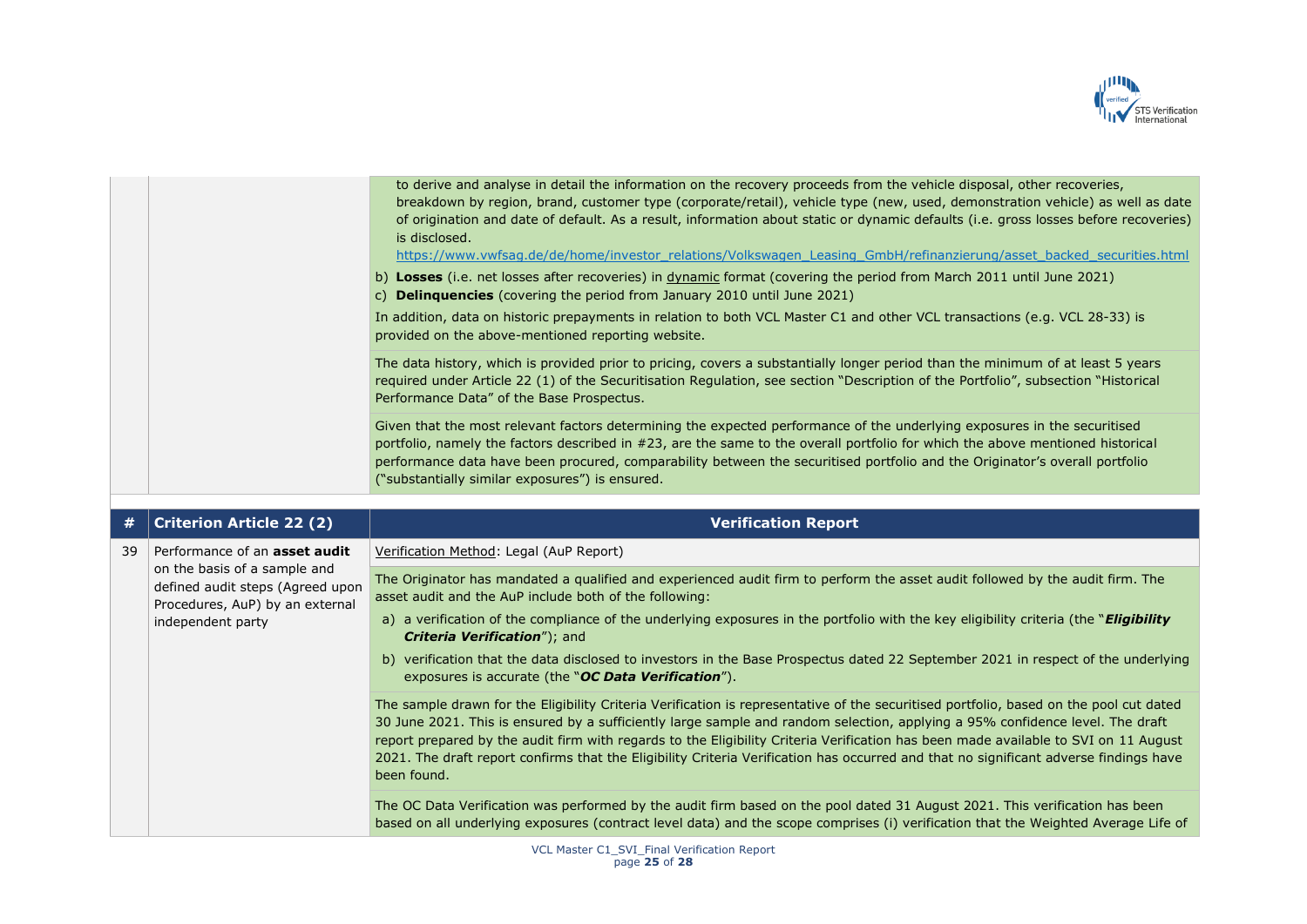

| the Notes issued are accurate (see section "DESCRIPTION OF THE PORTFOLIO", subsection "Weighted Average Life of the Notes"          |
|-------------------------------------------------------------------------------------------------------------------------------------|
| of the Base Prospectus) have been correctly computed, and (ii) verification that the information in the stratification tables (see  |
| section "DESCRIPTION OF THE PORTFOLIO", subsection "Description of the Lease Contracts, Lease Receivables, Leased Vehicles          |
| and Lessees as at the Additional Cut-Off Date falling in August 2021" of the Base Prospectus) correspond to the pool cut. The final |
| report prepared by the audit firm with regards to the verification of the Weighted Average Life of the Notes was provided to SVI    |
| and other parties on 23 September 2021 and thus prior to the renewal closing of the Transaction (27 September 2021). It             |
| confirms that no adverse findings have been found.                                                                                  |

The stratification tables have been verified by the audit firm which confirmed per e-mail: "Except for rounding errors no differences between the provided and the tables produced by us revealed", see section "DESCRIPTION OF THE PORTFOLIO", subsection "Description of the Lease Contracts, Residual Values represented by the Expectancy Rights as at the Additional Cut-Off Date falling in August 2021" of the Base Prospectus.

| #  | <b>Criterion Article 22 (3)</b>                                                                                                                                                                                                                                                             | <b>Verification Report</b>                                                                                                                                                                                                                                                                                                                                                                                                                                                                                                                                                                                                                                                                                                   |
|----|---------------------------------------------------------------------------------------------------------------------------------------------------------------------------------------------------------------------------------------------------------------------------------------------|------------------------------------------------------------------------------------------------------------------------------------------------------------------------------------------------------------------------------------------------------------------------------------------------------------------------------------------------------------------------------------------------------------------------------------------------------------------------------------------------------------------------------------------------------------------------------------------------------------------------------------------------------------------------------------------------------------------------------|
| 40 | Provision of a precise <b>liability</b><br>cash flow model to the<br>investors prior to pricing by the<br>Originator;<br>"precise" refers to the possibility<br>for the investor to calculate the<br>amortisation rate and, based on<br>this, the pricing of the<br>securitisation position | Verification Method: Legal (Transaction documents) / Due Diligence (Cash flow model)                                                                                                                                                                                                                                                                                                                                                                                                                                                                                                                                                                                                                                         |
|    |                                                                                                                                                                                                                                                                                             | A CF-Model has been prepared by Hypoport B.V. on behalf of the Originator and is provided as web-based tool that can be<br>accessed via www.loanbyloan.eu (subscription model). SVI has been granted access to the website and the cash flow model for<br>the VCL Master C1 transaction prior to pricing in order to perform the steps necessary to verify the compliance under Article 22<br>(3) of the Securitisation Regulation. It should be noted that the statements below reflect the result of SVI's review of the<br>functionality of the cash flow model and can be considered as a check of plausibility, however no assurance can be given that the<br>CF-Model calculates correctly in each and every scenario. |
|    |                                                                                                                                                                                                                                                                                             | SVI has verified the model provided by Hypoport B.V., which accurately reflects the contractual relationships and cash flows from<br>and to the securitised portfolio, cash accounts, swap counterparties, the various series of Classes A and Class B Notes, the<br>Originator/Servicer as well as other parties involved (summarised as senior expenses).                                                                                                                                                                                                                                                                                                                                                                  |
|    |                                                                                                                                                                                                                                                                                             | A wide range of different scenarios can be modelled, including but not limited to prepayments, delinquencies, defaults (gross losses),<br>recoveries, interest rate assumptions, coupon on the notes and senior expenses. Both size as well as timing of payments or defaults<br>can be varied. Also, digital scenarios such as the exercise of call options (yes/no) can be considered. As a result, both base case<br>scenarios for pricing as well as stress scenarios for credit analysis purposes can be modelled.                                                                                                                                                                                                      |
|    |                                                                                                                                                                                                                                                                                             | The Originator has confirmed that the CF-Model has been made available before pricing.                                                                                                                                                                                                                                                                                                                                                                                                                                                                                                                                                                                                                                       |
|    |                                                                                                                                                                                                                                                                                             | The Originator undertakes to provide potential investors with the CF-Model upon request.                                                                                                                                                                                                                                                                                                                                                                                                                                                                                                                                                                                                                                     |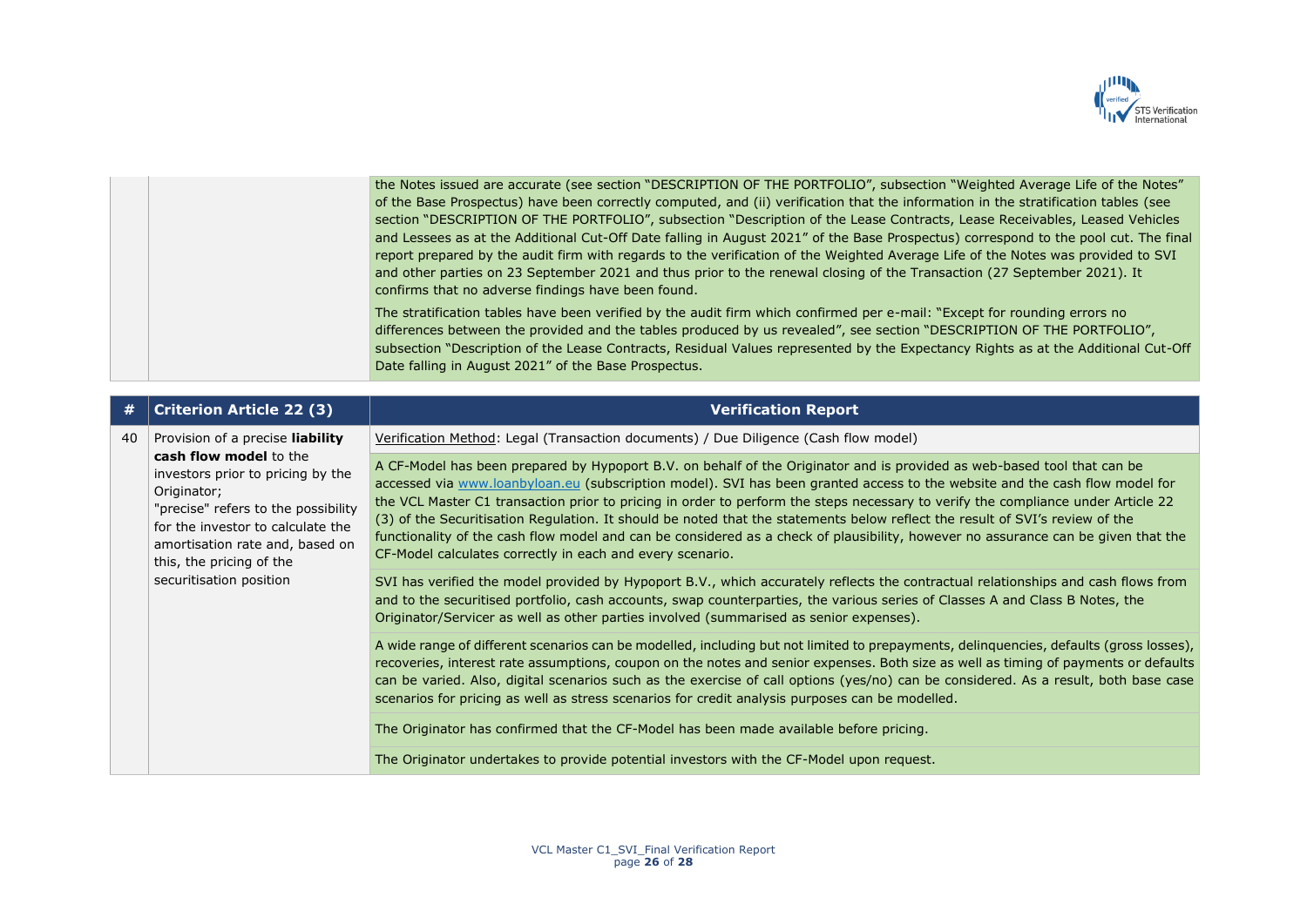

| #  | <b>Criterion Article 22 (4)</b>                                                                                                                                                                                                     | <b>Verification Report</b>                                                                                                                                                                                                                                                             |
|----|-------------------------------------------------------------------------------------------------------------------------------------------------------------------------------------------------------------------------------------|----------------------------------------------------------------------------------------------------------------------------------------------------------------------------------------------------------------------------------------------------------------------------------------|
| 41 | For residential mortgage loan,<br>auto loan or leasing portfolios:<br>publication of information on the<br>environmental performance of<br>the assets financed by such<br>underlying exposures (energy<br>performance certificates) | Verification Method: Legal (Transaction documents, Due Diligence)                                                                                                                                                                                                                      |
|    |                                                                                                                                                                                                                                     | The Originator has confirmed that information on the environmental performance of the assets financed by such underlying<br>exposures (in this case: auto leases) is not captured in its internal database or IT systems and hence not available for reporting in<br>this Transaction. |
| #  | <b>Criterion Article 22 (5)</b>                                                                                                                                                                                                     | <b>Verification Report</b>                                                                                                                                                                                                                                                             |
|    |                                                                                                                                                                                                                                     |                                                                                                                                                                                                                                                                                        |
| 42 | Compliance with the provisions<br>of Art. 7 of the Securitisation<br>Regulation (regarding Transpa-<br><b>rency</b> ) is the responsibility of<br>the Originator or Sponsor                                                         | Verification Method: Legal (Transaction documents) / Due Diligence                                                                                                                                                                                                                     |
|    |                                                                                                                                                                                                                                     | The Originator confirms that it will fulfil the provisions of Art. 7 of the Securitisation Regulation as follows:                                                                                                                                                                      |
|    |                                                                                                                                                                                                                                     | - Art. 7 (1) (a): Loan level data has already been made available since the Original Closing Date of VCL Master C1 and will<br>continue to be available on a monthly basis.                                                                                                            |
|    |                                                                                                                                                                                                                                     | - Art. 7 (1) (b): The Base Prospectus has been made available prior to pricing (16 August 2021).                                                                                                                                                                                       |
|    |                                                                                                                                                                                                                                     | - Art. 7 (1) (c): Not applicable.                                                                                                                                                                                                                                                      |
|    |                                                                                                                                                                                                                                     | - Art. 7 (1) (d): In accordance with the RTS for notification, the notification has been provided to investors in draft form prior to<br>pricing (16 August 2021) and will be provided in final form around closing (27 September 2021).                                               |
|    |                                                                                                                                                                                                                                     | - Art. 7 (1) (e): The Investor Report has already been made available on each payment date since the Original Closing Date.                                                                                                                                                            |
|    |                                                                                                                                                                                                                                     | - Art. 7 (1) (f): Ad hoc announcements will be published as soon as they need to be published under the MAR.                                                                                                                                                                           |
|    |                                                                                                                                                                                                                                     | - Art. 7 (1) (g): If a "Significant Event" occurs, investors will be informed immediately.                                                                                                                                                                                             |